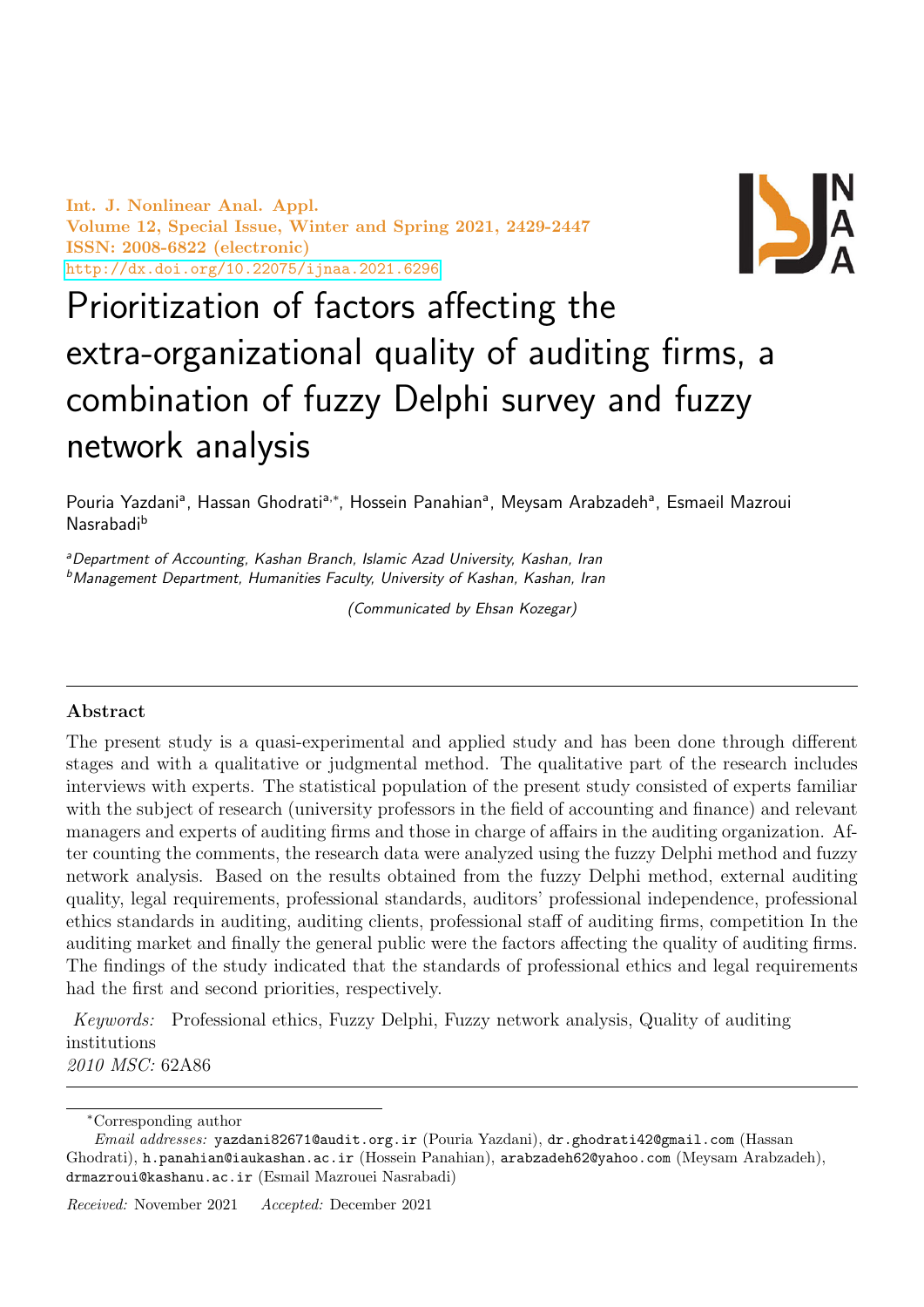### 1. Introduction

The desire to gain long-term benefits in the field of professional credit and income generation has led to the view of auditors, audit quality is considered as a factor in increasing professional competition in the market of auditing services and from this perspective in research Has been noticed and lucky [\[12\]](#page-18-0). At the beginning of the 21st century, the general public witnessed the scandal of companies such as Enron, Parmalat or Wordcom and the huge financial losses for shareholders that stemmed from this scandal. The emergence of such a scandal led to a debate about the quality of auditing worldwide. Since almost all of the companies affected by the scandal had previously received unrestricted audit certification, doubts were raised about the quality of the audits performed by these companies, leading to widespread distrust. Nationally and internationally became the work of a statutory auditor. Criticism of the auditing profession in general has led to a loss of public confidence. The United States has passed the Oxley Act in response to this distrust, while the European Union has adopted and promulgated the 2006/43 Declaration [\[16\]](#page-18-1). With the announcement of the European Declaration, EU member states, including Germany, were forced to translate the Declaration into national law by 28 June 2009 [\[10\]](#page-18-2). One of the features of the directives adopted by the European Union is that it sets out a general framework and the member states are responsible for complying with it. In addition, since 2000, a number of new professional reforms and frameworks have emerged at the national as well as European level that did not previously exist for the entire auditing profession. According to the relevant interpretative notes, these broad regulatory effects should improve the quality of auditors' work and restore the public credibility that underlies statutory auditing [\[3\]](#page-17-0). The purpose of introducing external (quality) quality control was to strengthen public confidence in conducting statutory audits, improve quality control systems in auditing firms, and facilitate compliance with international standards [\[14\]](#page-18-3). The above research literature, however, has significantly enhanced our understanding of how various factors affect audit quality. However, one of the main limitations of this approach is that in this research, the audit process is generally considered more as a "black box" and only the factors affecting it or the output of this process are considered. Specifically, the purpose of this study is to investigate and prioritize the factors affecting the quality of auditing firms in Iran in terms of external quality using Delphi surveys and fuzzy network analysis.

#### 2. Research background

DiAngelo [\[1\]](#page-17-1) states the first definition of auditing quality and defines it from two dimensions: And 2) the ability to report significant accounting or financial errors or abuses. The legal principle of professional independence is explicitly stated for quality control arbitrators in this statement. An auditor who has any economic, financial, or personal relationship with the company in question may be defective in qualifying as an audit quality control arbitrator. This is the case if there are other reasons for concern about bias [\[13\]](#page-18-4). The system still had its weaknesses, as it was run by the public as a model of self-perception, even if reality only reflected that image [\[11\]](#page-18-5). For this reason, Martin stated that in addition to external incentives (enforcement of European regulations), Germany also needs an inherent incentive to really consider its own interests and, accordingly, to introduce a monitoring system that is internationally Known and competitive. This monitoring system is unlike supervisory systems in which external quality control (external organization) is performed by public or professional regulatory bodies [\[15\]](#page-18-6). Hai and To [\[8\]](#page-18-7), in their research, a combination of qualitative research method and quantitative research method based on meta-analysis and synthesis of available information from various sources and the results of interviews, showed that the factors affecting the performance of audit firms include The legal system, quality control and governance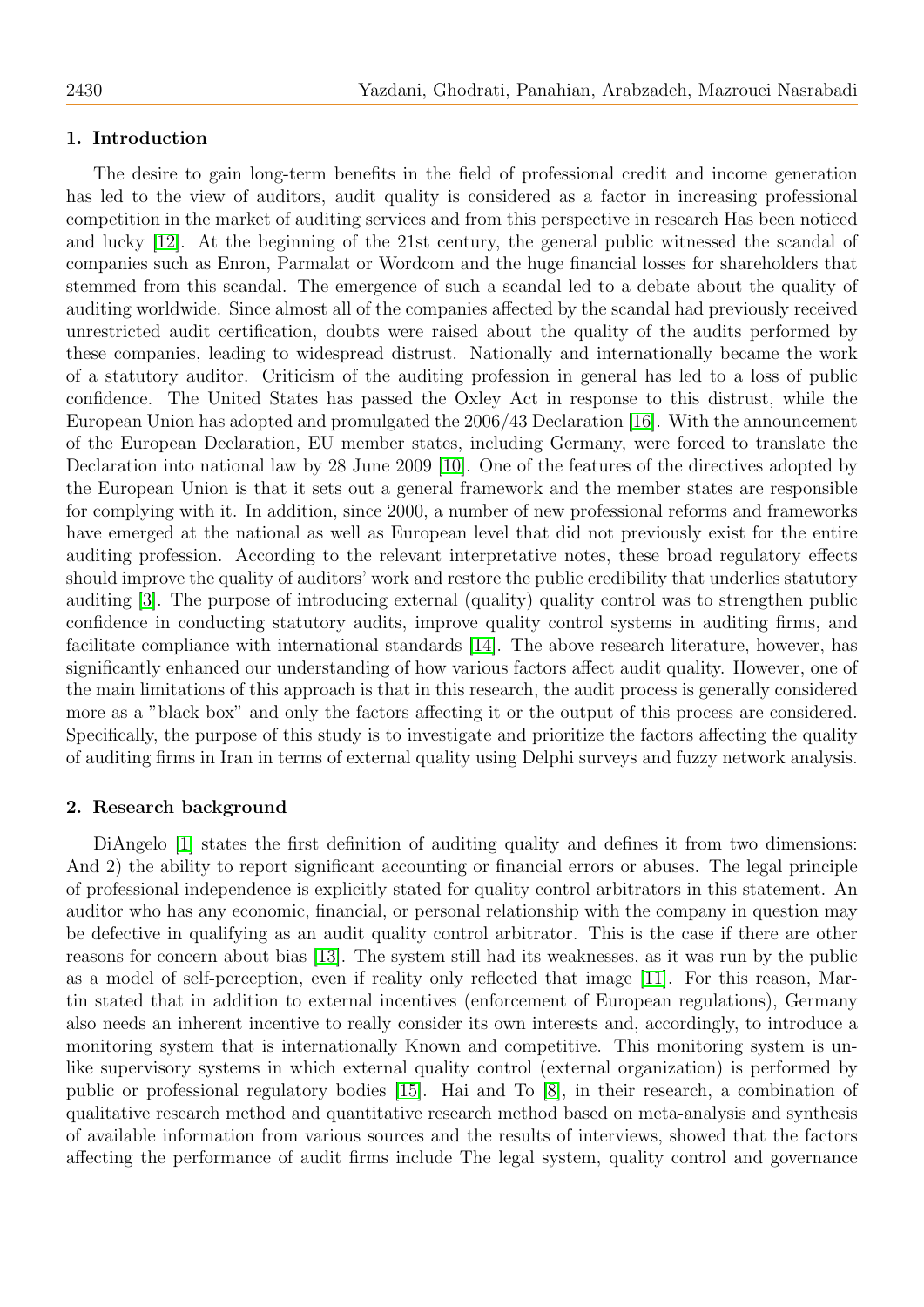of the company are internal and also factors such as organizational structure and operational mechanism of auditing firms also affect the quality of auditing. Sulanjaku and Shingjergji [\[16\]](#page-18-1), in their research have examined how the influence of various internal and external factors such as the culture of the audit firm, the quality of people, the management and audit committee as well as general cultural and political factors on the quality of auditing in Albania. In an interview and through a questionnaire, citing International Standards on Auditing, they stated that identifying key factors that could improve audit quality in Albania could help them understand how auditing standards are adopted by Albanian auditors for Assist with quality control and other related reporting responsibilities. Zahmatkesh and Rezazadeh [\[17\]](#page-18-8), in their research, the effect of work experience, professional competence, motivation, accountability and objectivity of the auditor on the quality of auditing from the perspective of auditors working in companies. According to the results of their research, the professional competence, accountability and objectivity of auditors have a significant impact on the quality of auditing. Hiring highly experienced people increases the quality of auditing by increasing the qualifications of the auditing profession. Zureigat [\[18\]](#page-18-9) research showed that company size and ownership structure affect the quality of audit services provided by audit firms. In fact, there is evidence that non-audit services improve audit quality. Gao and Zhang [\[7\]](#page-18-10) identified conditions in which strict auditing quality auditing standards increased or decreased. When audit costs are insufficient, it indicates unfair competition, uncertainty about the quality of the audit report, and therefore more research than ever before [\[2\]](#page-17-2). In general, the implementation of the internal quality control system is the responsibility of the relevant auditor. In doing so, the auditor must comply with certain legal requirements established and communicated by the Office of the Auditor General and the auditing firm in a joint statement entitled "Quality Assurance Requirements in Auditing First Edition 2006." The research literature shows that the impact of legal regulations (Francis and Wang [\[4\]](#page-17-3)), company size (Francis and Yu, [\[5\]](#page-18-11)), non-audit services (Frese & Keith, [\[6\]](#page-18-12)), poor referral (DiAngelo, [\[1\]](#page-17-1)), sovereignty Corporate auditing clients (Lennox and Pittman, [\[9\]](#page-18-13)) have been defined as factors influencing audit quality.

#### 3. Research methodology

The present research is of quasi-experimental and applied type and is carried out after different stages by qualitative or judgmental method. The qualitative part of the research includes interviews with experts. Therefore, the statistical population consists of experts familiar with the subject of research (university professors in the field of accounting and finance). In order to design the final questionnaire of the statistical population, experts including experts, university professors and specialists in the field of external audit quality control and the factors affecting it. And has been in charge of affairs in the audit organization and in other words, experts. Taking into account the effective return rate of 10%, 105 questionnaires were distributed and 98 questionnaires were finally analyzed by removing incomplete or unusable questionnaires. In the present study, an attempt was made to evaluate and refine the criteria and factors affecting the external quality of auditing, which are based on the analysis of research literature and in other words, analysis of the field of knowledge, through the collective wisdom of a group of experts with the necessary knowledge and experience. To be. For this purpose, fuzzy Delphi method, which is one of the effective methods to reach a group agreement of experts, has been used.

The process of implementing the fuzzy Delphi method consists of two steps:

Step One: Select Experts

The main feature of the selected experts in this study was having the necessary knowledge and experience in the field of external auditing quality and the factors affecting it. These experts must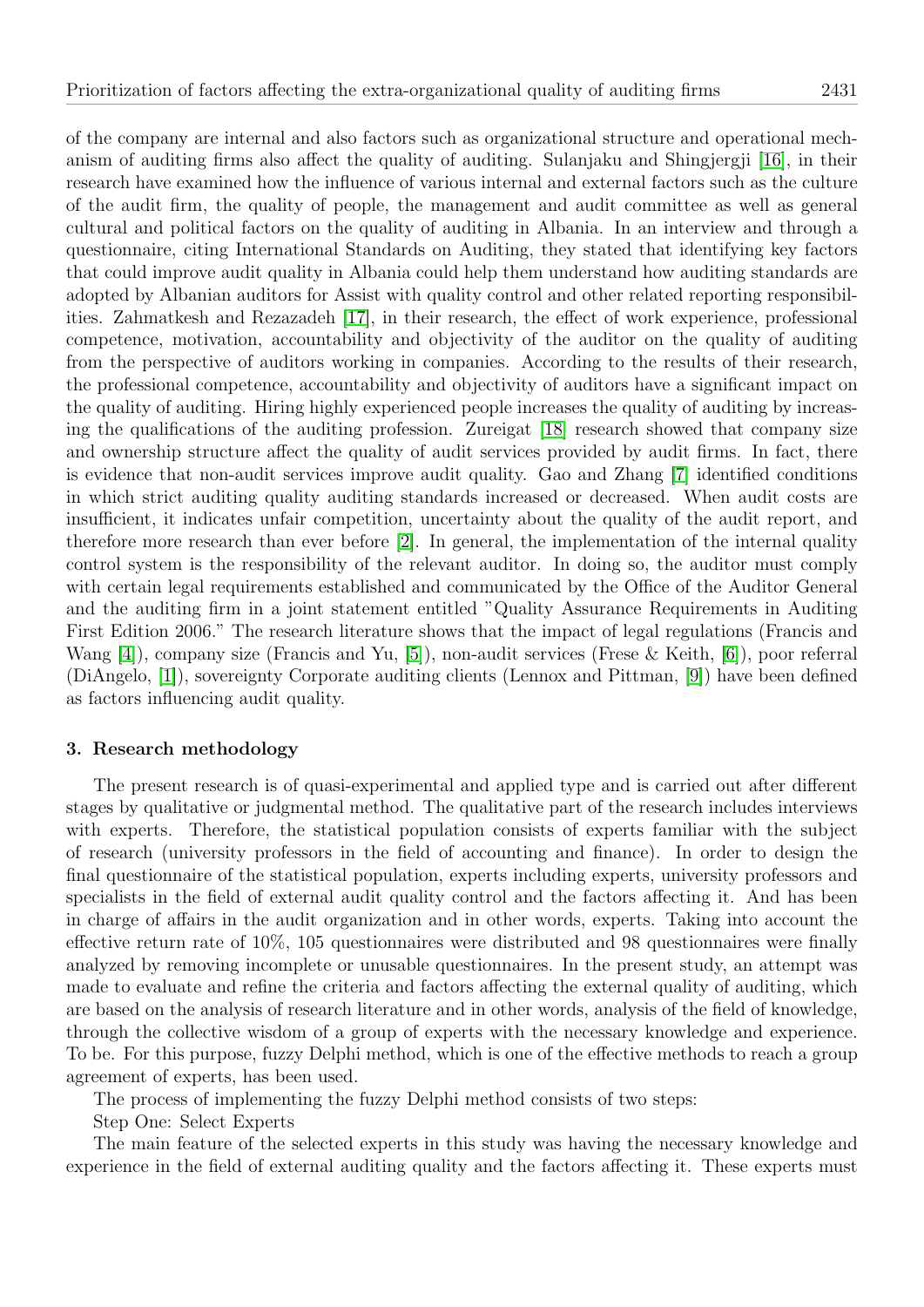have at least a master's degree and active participation in the stock market and capital markets. According to the defined characteristics and by non-probability sampling of available people and judgmental method, 19 people were selected as selected experts, and the initial preparation for the implementation of the project was made for them. The members of the expert group by fields and companies working in them are: University faculty member (6 people), managers and senior experts of the companies under study (9 people), other experts in the field External organizational quality of audit (4 people).

Step 2: Define linguistic variables

After interviewing the members of the statistical sample and identifying the factors affecting the quality of auditing firms in Iran, the components were designed in the form of a questionnaire with the aim of obtaining experts' opinions about the extent to which they agree with the components. Experts expressed their agreement through very low, low, medium, high and very high verbal variables. Because different characteristics of individuals affect their mental interpretations of qualitative variables, by defining the range of qualitative variables, experts answer questions with the same mindset.

#### 3.1. Fuzzy network analysis process

#### Step 1: Calculate the direct connection matrix (D)

In this step, respondents are asked to indicate the effectiveness of criterion i on criterion j based on a questionnaire. In these matrices,  $Z_{ij} = (l_{ij}, m_{ij}, u_{ij})$  is a triangular fuzzy number. To take into account the opinion of all experts according to the following formula, an arithmetic mean is taken from them.

$$
\widetilde{Z} = \frac{\widetilde{x}^1 \bigoplus \widetilde{x}^2 \bigoplus \widetilde{x}^3 \mu \dots \bigoplus \widetilde{x}^p}{p} \tag{1}
$$

In this formula, p is the number of experts and  $\tilde{x}^1$ ,  $\tilde{x}^2$ ,  $\tilde{x}^3$  are the matrix comparison of expert 1,<br>expert 2 and expert n respectively and Z is a triangular fuzzy number as  $\tilde{Z} = (l, m, u)$ . expert 2 and expert p, respectively, and Z is a triangular fuzzy number as  $Z_{ij} = (l_{ij}, m_{ij}, u_{ij})$ .

### Step 2: Normalize the direct connection matrix

According to the following formulas, we normalize the mean of the views and call it the H matrix.

$$
\widetilde{H}_{ij} = \frac{\widetilde{Z}_{ij}}{r} = \left(\frac{l_{ij}}{r}, \frac{m_{ij}}{r}, \frac{u_{ij}}{r}\right) = (l_{ij}, m_{ij}, u_{ij})\tag{2}
$$

Where  $r$  is obtained from the following equation:

$$
r = max_{1 \le i \le n} \left(\sum_{1}^{n} u_{ij}\right) \tag{3}
$$

Therefore, we divide each element of the direct fuzzy matrix by (r).

 $r = 45$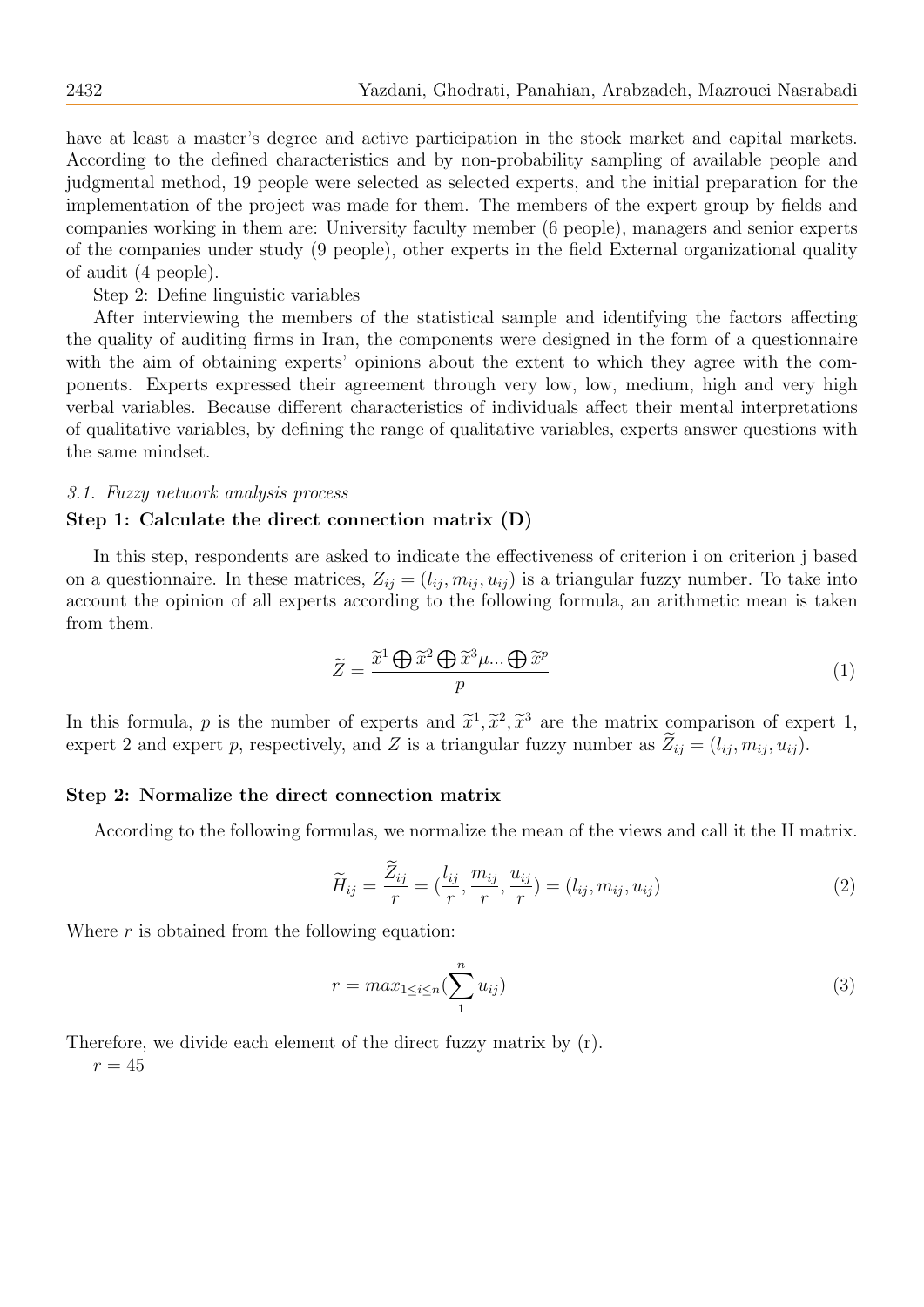#### Step 3: Calculate the Complete Correlation Matrix (TC)

After calculating the normal matrix, the total fuzzy relations matrix is obtained according to the following formulas.

$$
T = \lim_{k \to \infty} (\widetilde{H}^1 \bigoplus \widetilde{H}^2 \bigoplus \dots \bigoplus \widetilde{H}^K)
$$
\n(4)

Each component of that fuzzy number is  $\tilde{t}_{ij} = (l_{ij}^t, m_{ij}^t, u_{ij}^t)$  and is calculated as follows:

$$
[l_{ij}^t] = H_1 \times (1 - H_1)^{-1} \tag{5}
$$

$$
[m_{ij}^t] = H_m \times (1 - H_m)^{-1}
$$
\n(6)

$$
[u_{ij}^t] = H_u \times (1 - H_u)^{-1} \tag{7}
$$

In these formulas, I is a unit matrix and  $H_l$ ,  $H_m$  and  $H_u$  are each  $n \times n$  matrix, whose constituents are the lower number, middle number and upper number of the triangular fuzzy numbers of the H matrix, respectively.

#### Step 4: Calculate the complete correlation matrix of the main criteria

First, the  $T<sub>D</sub>$  matrix for the main criteria must be extracted from the complete correlation matrix of the  $T_c$  criteria. Therefore, each  $T_D$  matrix element can be calculated as follows: If we know that each  $T_D$  matrix element is  $t_{ij}$ , each  $t_{ij}$  is obtained from the mean of each  $T_C^{ij}$  $_C^{ij}.$ 

#### Step 5- Calculate the intensity and direction of the effect

According to the following equations, we calculate the value of the  $R_i$  index representing the sum of the rth row and the  $D_j$  index representing the sum of the j<sup>th</sup> column of the  $T_D$  matrix. In order to draw and analyze the chart, we need two indicators of intensity, effectiveness, and direction, which are obtained using  $r_i$  and  $d_j$ . For each  $i = j$  we will have:

$$
\widetilde{D} = (\widetilde{D}_i)_{n \times 1} = [\sum_{j=1}^n \widetilde{T}_{ij}]_{n \times 1} \tag{9}
$$

$$
\widetilde{R} = (\widetilde{R}_i)_{n \times 1} = \left[\sum_{j=1}^n \widetilde{T}_{ij}\right]_{n \times 1} \tag{10}
$$

Where D and R are matrices  $1 \times n$  and  $n \times 1$ , Respectively. The next step is to determine the importance of the indicators  $(D_i + R_i)$  and the relationship between the criteria  $(D_i - R_i)$ . If 0 is  $(D_i - R_i)$ , the relevant criterion is effective, and if  $0 > (D_i - R_i)$ , the relevant criterion is effective. According to the values calculated above, we get the values of the index  $r_i + d_j$  and  $r_i - d_j$  for the criteria, as well as the index  $(D_i + R_i)$  and  $(D_i - R_i)$  for the dimensions And then decaphasize using the following formula:

$$
B = \frac{(a_1 + a_3 2 \times a_2)}{4} \tag{11}
$$

#### Step 6- Draw a network relationship map (NRM)

 $r_i + d_j$  = intensity of impact (in other words, the higher the value of  $r_i + d_j$ , the more it interacts with other factors in the system).

 $r_i - d_j =$  to influence or be affected (in such a way that if  $0 < r_i - d_j$  is  $d_j$ , the relevant criterion is effective and if  $0 > r_i - d_j$  is relevant, the relevant criterion is effective).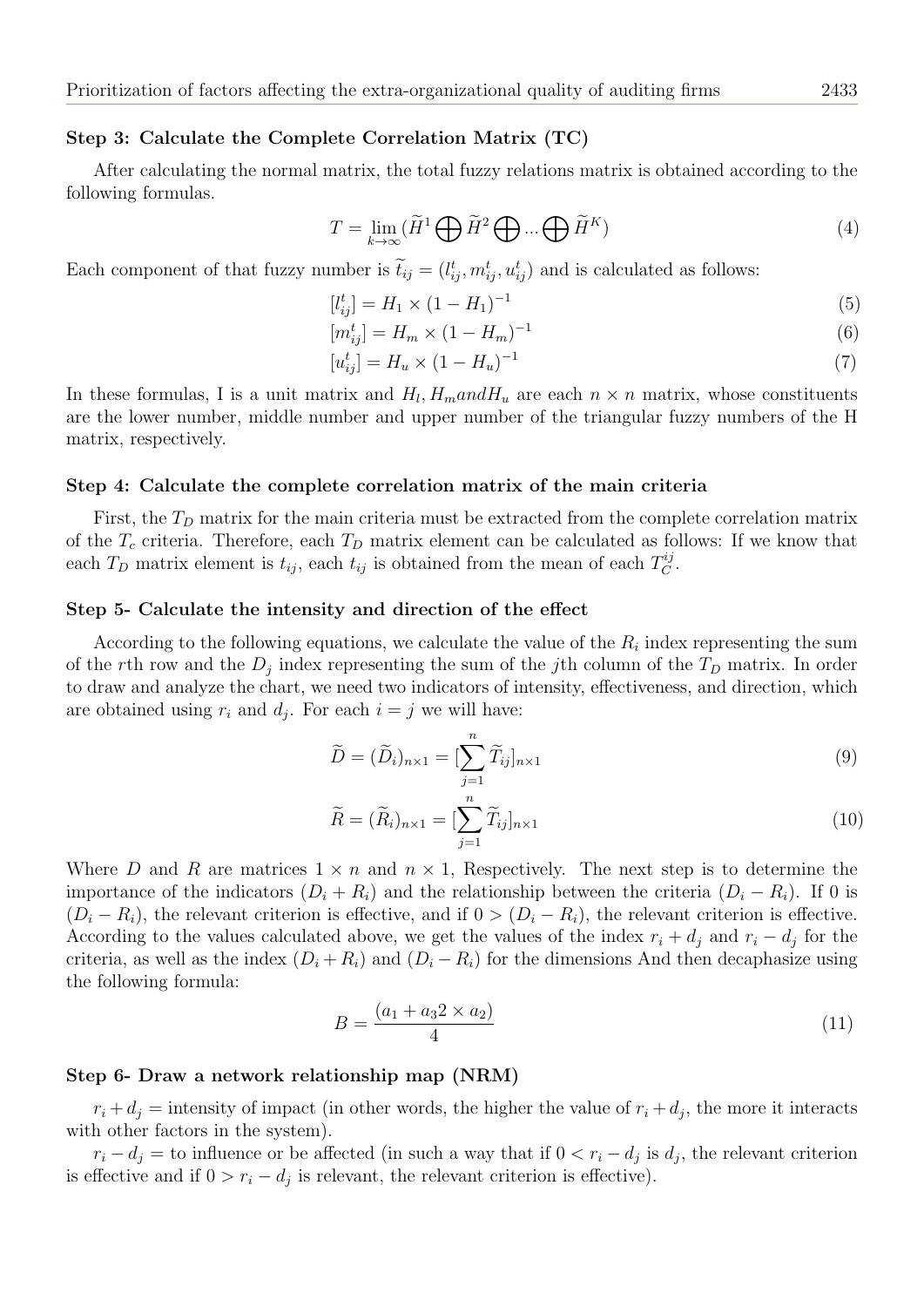

Figure 1: Network relations related to criteria

#### Normalization of the matrix Complete connection of the main criteria ( $T_C^{\infty}$  $_{C}^{\infty})$  and formation of an unbalanced supermatrix

We normalize the  $T_c$  matrix using the following formulas; In this step, the sum of each row  $T_C^{ij}$ C is calculated according to the relevant main index and then in each  $T_C^{ij}$  $C<sup>nj</sup>$ , each element is divided by the sum of the elements of the corresponding row.

$$
T_{D} = \begin{bmatrix} t_{11}^{D_{11}} & \dots & t_{1j}^{D_{1j}} & \dots & t_{1m}^{D_{1m}} \\ \vdots & \vdots & \vdots & \vdots & \vdots \\ t_{i1}^{D_{i1}} & \dots & t_{ij}^{D_{ij}} & \dots & t_{im}^{D_{im}} \\ \vdots & \vdots & \vdots & \vdots & \vdots \\ t_{m1}^{D_{m1}} & \dots & t_{mj}^{D_{mj}} & \dots & t_{mm}^{D_{mm}} \end{bmatrix} \rightarrow d_{i} = \sum_{j=1}^{m} t_{ij}^{D_{ij}}, i = 1, \dots, m
$$
\n
$$
d_{m} = \sum_{j=1}^{m} t_{mj}^{D_{mj}}, i = 1, \dots, m
$$
\n
$$
(12)
$$

### Step 8: Form a rhythmic supermatrix

In this step, we multiply the normalized matrix of the main criteria  $T_D^{\alpha}$  by the normalized matrix of the sub-criteria W. By multiplying each  $T_D^{\alpha IJ}$  by  $W_{ij}$ . If we consider  $W^{\alpha}$ (rhythmic supermatrix) to contain a set of  $W_{ij}^{\alpha}, W_{11}^{\alpha}$  is calculated as follows:

$$
W_{11}^{\alpha^l} = t_D^{\alpha^l_{11}} \times W_{ij}^{\alpha^l} \tag{13}
$$

$$
W_{11}^{\alpha^m} = t_D^{\alpha_1^m} \times W_{ij}^{\alpha^m} \tag{14}
$$

$$
W_{11}^{\alpha^u} = t_D^{\alpha^u_{11}} \times W_{ij}^{\alpha^u}
$$
 (15)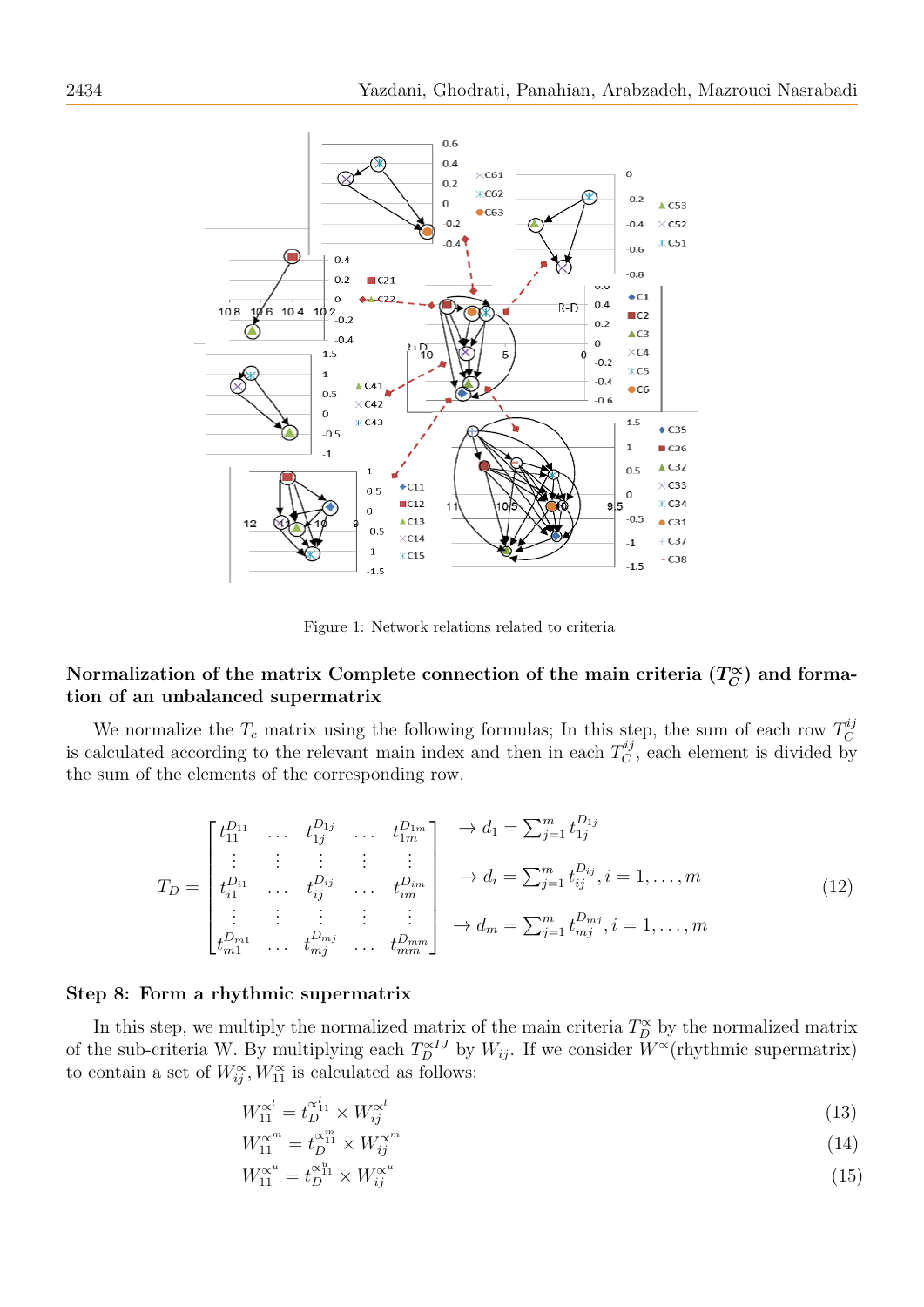#### Step 9: Limit the rhythmic supermatrix

According to the following equation, the rhythmic supermatrix is brought to power (consecutive odd numbers) so that all the numbers in each row converge.

$$
\lim_{z \to \infty} (W^{\alpha l})^z \tag{16}
$$

$$
\lim_{z \to \infty} (W^{\alpha m})^z \tag{17}
$$

$$
\lim_{z \to \infty} (W^{\alpha u})^z \tag{18}
$$

## 4. Research findings

Based on the analysis of the field of knowledge and the application of the content analysis model, the external quality measures of the audit and the most important factors affecting it have been identified and classified and summarized as Table [1:](#page-6-0)

Table 1: External quality of auditing and the factors affecting it (knowledge domain analysis)

<span id="page-6-0"></span>

| Row             | Variable                                                 | symbol                    | Dimension (measurement)                                       |
|-----------------|----------------------------------------------------------|---------------------------|---------------------------------------------------------------|
| $\mathbf{1}$    |                                                          | QUA01                     | Timely submission of audit reports                            |
| $\overline{2}$  |                                                          | $\overline{\text{QUA02}}$ | Audit fee paid                                                |
| $\overline{3}$  |                                                          | $\overline{\text{QUA03}}$ | Person - hours of auditing work performed                     |
| $\overline{4}$  |                                                          | $\overline{\text{QUA04}}$ | Assess the quality of financial reporting compliance          |
| $\overline{5}$  |                                                          | $\overline{\text{QUA05}}$ | Evaluate compliance with principles and regulations in re-    |
|                 |                                                          |                           | porting                                                       |
| $\overline{6}$  | $\mbox{\sl External}$ Organizational<br>Quality Auditing | $\overline{\text{QUA06}}$ | Requiring the company to resubmit financial statements        |
| $\overline{7}$  |                                                          | $\overline{\text{QUA07}}$ | Detection of possible violations and abuses                   |
| $\overline{8}$  |                                                          | $\overline{\text{QUA08}}$ | Evaluate the quality of the internal control system           |
| $\overline{9}$  |                                                          | $LI$ G01                  | Transparency and transparency of legal requirements for fi-   |
|                 |                                                          |                           | nancial reporting                                             |
| 10              |                                                          | LIG02                     | Awareness of stakeholders about the legal requirements of     |
|                 |                                                          |                           | financial reporting                                           |
| 11              | Legal requirements                                       | LIG03                     | Legal Guarantee Legal requirements for financial reporting    |
| $\overline{12}$ |                                                          | LIG04                     | Justice in enforcing the legal requirements of financial re-  |
|                 |                                                          |                           | porting                                                       |
| $13\,$          |                                                          | LIG05                     | Up-to-date financial reporting legal requirements             |
| 14              |                                                          | LIG06                     | Proper information on the legal requirements of financial re- |
|                 |                                                          |                           | porting                                                       |
| $\overline{15}$ |                                                          | PER <sub>01</sub>         | Transparency and transparency of professional auditing        |
|                 |                                                          |                           | standards                                                     |
| $\overline{16}$ |                                                          | PER <sub>02</sub>         | Awareness of those in charge of professional auditing stan-   |
|                 |                                                          |                           | dards                                                         |
| 17              |                                                          | PER <sub>03</sub>         | Executive support for professional auditing standards         |
| 18              |                                                          | PER <sub>04</sub>         | Justice in the application of professional auditing standards |
| $19\,$          | PER <sub>05</sub>                                        |                           | Up-to-date professional auditing standards                    |
| $20\,$          | Professional standards                                   | PER <sub>06</sub>         | Proper information of professional auditing standards         |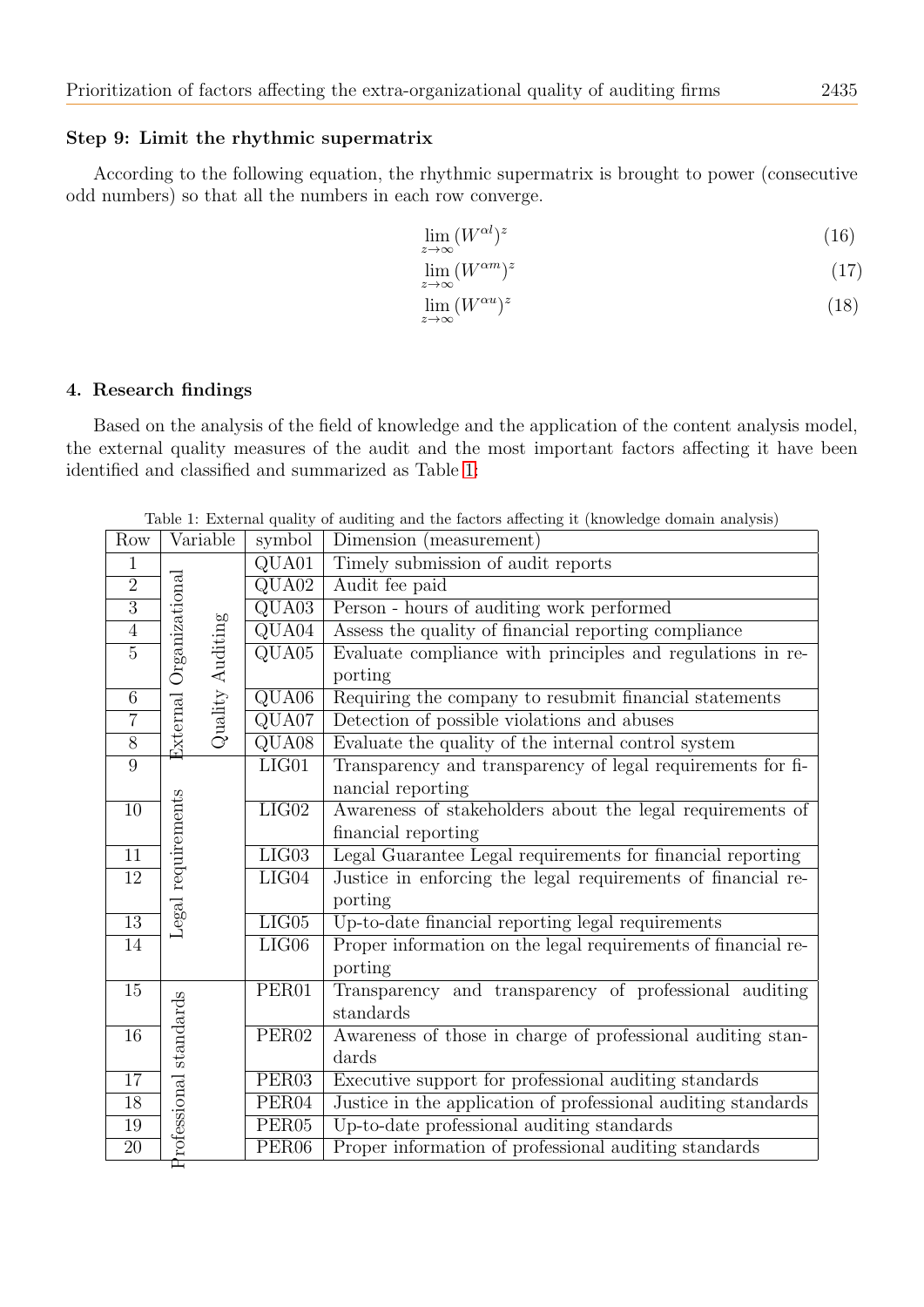| 21              |                           |                     | EER07                       | A sense of commitment and responsibility towards profes-       |
|-----------------|---------------------------|---------------------|-----------------------------|----------------------------------------------------------------|
|                 |                           |                     |                             | sional standards                                               |
| 22              |                           |                     | IND01                       | Honesty and integrity in announcing the audit opinion          |
| $\overline{23}$ |                           |                     | $\overline{\mathrm{IND}02}$ | Realism and documentation of the audit opinion                 |
| $\overline{24}$ |                           |                     | IND <sub>03</sub>           | Relying on professional skepticism in judging and comment-     |
|                 | Professional independence |                     |                             | ing                                                            |
| $25\,$          |                           |                     | IND04                       | Avoid any prejudice                                            |
| $\overline{26}$ |                           |                     | IND <sub>05</sub>           | Avoid any personal love and hate towards clients               |
| $\overline{27}$ |                           |                     | $\overline{\mathrm{IND06}}$ | Avoid any tendency and bias of clients                         |
| $\overline{28}$ |                           |                     | IND07                       | Independence of opinion and unaffected by others               |
| 29              |                           |                     | IND08                       | Provide only audit services to clients                         |
|                 |                           |                     |                             |                                                                |
| 30              |                           |                     | ETH01                       | Transparency and transparency of auditing professional         |
|                 |                           |                     |                             | ethics                                                         |
| $\overline{31}$ |                           |                     | ETH02                       | Awareness of those in charge of auditing standards of pro-     |
|                 |                           |                     |                             | fessional ethics                                               |
| $\overline{32}$ | Standards of              | professional ethics | ETH03                       | Executive support of auditing professional ethics standards    |
| $\overline{33}$ |                           |                     | ETH04                       | Believing in and adhering to auditing professional ethics      |
| $\overline{34}$ |                           |                     | ETH05                       | Up-to-date standards of auditing professional ethics           |
| $\overline{35}$ |                           |                     | ETH <sub>06</sub>           | Proper information of auditing professional ethics standards   |
| $36\,$          |                           |                     | CUS01                       | Level of education of audit clients                            |
| $\overline{37}$ |                           |                     | CUS02                       | Financial knowledge, accounting or auditing clients            |
| $\overline{38}$ |                           |                     | CUS03                       | Clients' awareness of ethical and professional standards of    |
|                 |                           |                     |                             | auditing                                                       |
| $39\,$          |                           |                     | CUS04                       | Awareness of clients about the standards and legal require-    |
|                 |                           |                     |                             | ments in reporting                                             |
| 40              | Audit clients             |                     | CUS05                       | Clients' personal relationships with auditors                  |
| $\overline{41}$ |                           |                     | CUS06                       | Motives and personal interests of clients in financial report- |
|                 |                           |                     |                             | ing                                                            |
| 42              |                           |                     | CUS07                       | Level of commitment and social responsibility of clients       |
| 43              |                           |                     | CUS08                       | Level of transparency and accountability of clients to stake-  |
|                 |                           |                     |                             | holders                                                        |
| 44              |                           |                     | EMP01                       | Level of education                                             |
| 45              |                           |                     | EMP02                       | Extent of accounting or auditing experience                    |
| $\overline{46}$ |                           |                     | EML03                       | Specialized experience in the industry                         |
| $\overline{47}$ |                           |                     | EMP04                       | Culture distance from power                                    |
| $\overline{48}$ | Professional staff        | of auditing firms   | EMP05                       | Familiarity with legal requirements, ethical and professional  |
|                 |                           |                     |                             | standards                                                      |
| 49              |                           |                     | EMP <sub>06</sub>           | Belief in and adherence to legal                               |
| $\overline{50}$ |                           |                     | EMP07                       | requirements, ethical and professional standards Gender Au-    |
|                 |                           |                     |                             | ditor                                                          |
| $51\,$          |                           |                     | COM01                       | Audit market size                                              |
| $\overline{52}$ |                           |                     | $\overline{\mathrm{COM}02}$ | Number of auditing firms                                       |
| $\overline{53}$ |                           |                     | $\overline{\text{COM03}}$   | Herfindahl index (market share)                                |
| $\overline{54}$ |                           |                     | COM04                       | Auditing Services Segmentation Index                           |
| $\overline{55}$ | ompetition in             | the auditing        | $\overline{\text{COM05}}$   | Market focus (market share percentage of 5 major auditors)     |
| $\overline{56}$ |                           |                     | COM06                       | Ease of entry of new auditing firms                            |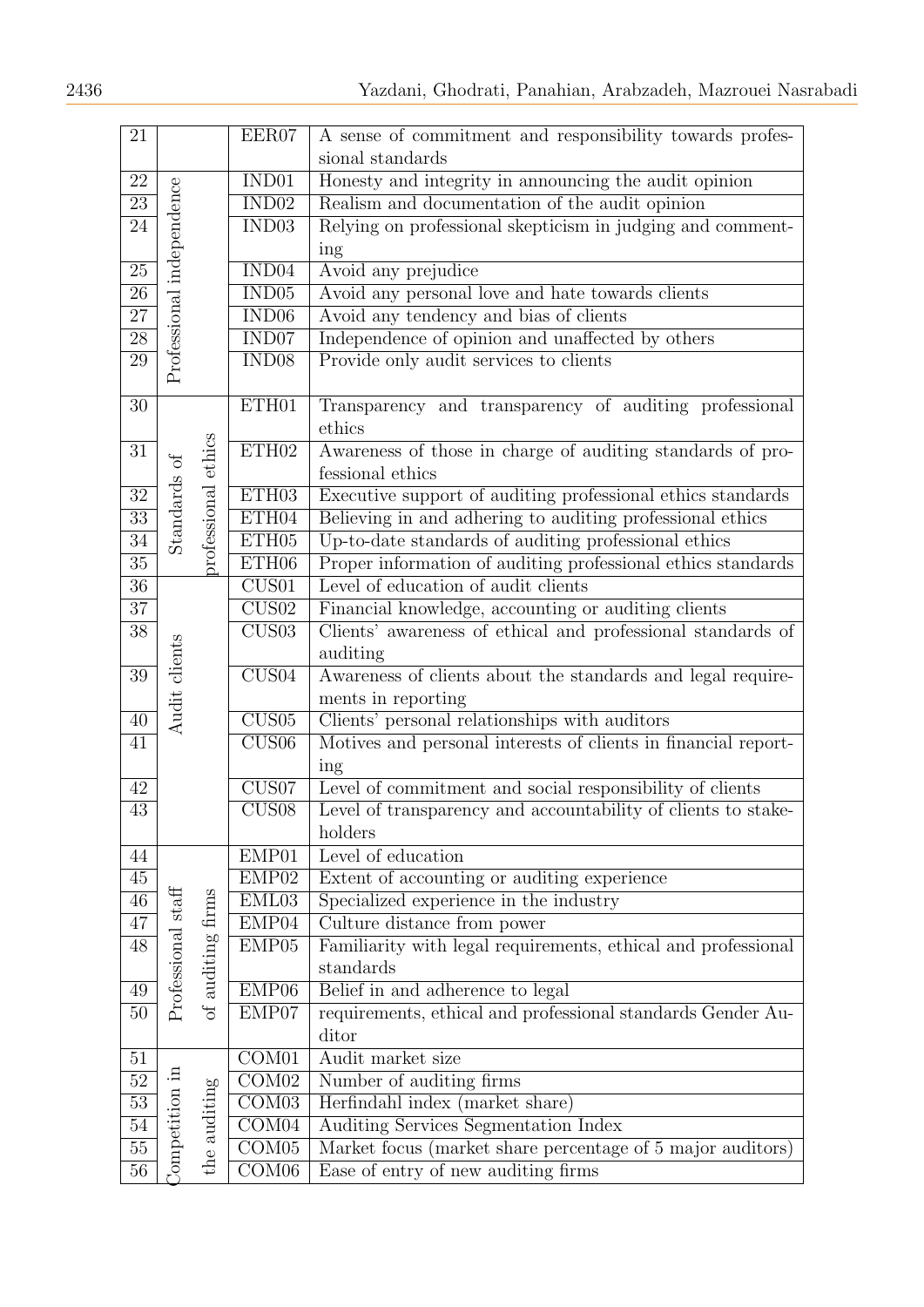| 57              |                            | PEO01                      | People's financial literacy level                              |
|-----------------|----------------------------|----------------------------|----------------------------------------------------------------|
| $\overline{58}$ |                            | PEO02                      | Level of education of the people                               |
| $\overline{59}$ | people                     | $\overline{\text{PE}}$ O03 | Level of belief and insistence on people's responsibility      |
| $\overline{60}$ |                            | PEO04                      | Level of people's familiarity with professional and legal au-  |
|                 |                            |                            | diting standards                                               |
| 61              | common                     | $\overline{\text{PE}}$ O05 | The level of importance of people to the quality of auditing   |
| $\overline{62}$ |                            | PEO06                      | The level of public confidence in audited financial statements |
| $\overline{63}$ | $\mathbb{C}^{\mathsf{he}}$ | PEO07                      | Level of public awareness of profit management and manip-      |
|                 |                            |                            | ulation                                                        |

At this stage, the factors affecting the quality of auditing firms in Iran, which were identified using semi-structured interviews, were provided to experts in the form of a questionnaire. The following equations are used to calculate the fuzzy mean:

$$
A_i = \left(a_1^{(i)}, a_2^{(i)}, a_3^{(i)}\right), i = 1, 2, 3, \dots, n
$$
\n<sup>(19)</sup>

$$
A_{ave} = (m_1, m_2, m_3) = \left(\frac{1}{n}\sum_{i=1}^n a_1^{(i)}, \frac{1}{n}\sum_{i=1}^n a_2^{(i)}, \frac{1}{n}\sum_{i=1}^n a_3^{(i)}\right)
$$
(20)

<span id="page-8-0"></span>In Equation (20), Ai represents the expert view of i and Aave represents the average view of the experts. After collecting the questionnaires, the number of answers given to each factor was counted and evaluated. Calculation of Triangular Fuzzy Mean for Factors The Minkowski formula and definite fuzzy numbers were used to calculate each factor. The results of fuzzy mean and fuzzy decompression of the components are shown in Table [2.](#page-8-0)

| <b>Variables</b>  | Triangular fuzzy<br>$(m, \alpha, \beta)$ mean | De-fuzzy<br>mean | Variables         | Triangular fuzzy<br>mean<br>$(m, \alpha, \beta)$ | De-fuzzy<br>mean |
|-------------------|-----------------------------------------------|------------------|-------------------|--------------------------------------------------|------------------|
| ETH04             | (0.638, 0.875, 0.925)                         | 0.65             | QUA01             | (0.5, 0.737, 0.875)                              | 0.534            |
| ETH05             | (0.6, 0.838, 0.913)                           | 0.619            | QUA02             | (0.6.0.813.0.85)                                 | 0.609            |
| ETH06             | (0.538.0.75.0.825)                            | 0.556            | OUA03             | (0.525, 0.738, 0.825)                            | 0.546            |
| CUS01             | (0.55, 0.788, 0.888)                          | 0.575            | QUA04             | (0.5, 0.725, 0.838)                              | 0.528            |
| CUS <sub>02</sub> | (0.55, 0.763, 0.825)                          | 0.556            | QUA05             | (0.55, 0.763, 0.85)                              | 0.572            |
| CUS03             | (0.6, 0.838, 0.9)                             | 0.616            | QUA06             | (0.625, 0.863, 0.9)                              | 0.634            |
| CUS04             | (0.513, 0.75, 0.85)                           | 0.538            | OUA07             | (0.588, 0.8, 0.085)                              | 0.6              |
| CUS05             | (0.45, 0.688, 0.825)                          | 0.484            | QUA08             | (0.575, 0.813, 0.913)                            | 0.6              |
| CUS06             | (0.6, 0.825, 0.863)                           | 0.609            | LIG01             | (0.563, 0.788, 0.875)                            | 0.584            |
| CUS07             | (0.475.0.7.0.813)                             | 0.503            | LIG02             | (0.488.0.7.0.8)                                  | 0.513            |
| CUS08             | (0.625, 0.863, 0.925)                         | 0.641            | LIG03             | (0.6, 0.838, 0.9)                                | 0.616            |
| EMP01             | (0.45, 0.663, 0.788)                          | 0.481            | LIG04             | (0.625, 0.85, 0.888)                             | 0.634            |
| EMP02             | (0.45, 0.633, 0.8)                            | 0.484            | LIG05             | (0.625, 0.85, 0.888)                             | 0.634            |
| EML03             | (0.438, 0.675, 0.8)                           | 0.469            | LIG06             | (0.463, 0.7, 0.813)                              | 0.491            |
| EMP04             | (0.5, 0.713, 0.825)                           | 0.528            | PER01             | (0.425, 0.663, 0.8)                              | 0.459            |
| EMP05             | (0.5, 0.713, 0.8)                             | 0.522            | PER02             | (0.613, 0.825, 0.863)                            | 0.622            |
| EMP06             | (0.488, 0.725, 0.838)                         | 0.516            | PER03             | (0.513.0.725.0.838)                              | 0.541            |
| EMP07             | (0.45.0.675.0.8)                              | 0.481            | PER04             | (0.513.0.725.0.825)                              | 0.538            |
| COM <sub>01</sub> | (0.525, 0.75, 0.838)                          | 0.547            | PER05             | (0.6, 0.838, 0.9)                                | 0.616            |
| COM <sub>02</sub> | (0.563, 0.688, 0.813)                         | 0.494            | PER06             | (0.563, 0.775, 0.85)                             | 0.581            |
| COM03             | (0.583, 0.775, 0.875)                         | 0.563            | EER07             | (0.475, 0.688, 0.788)                            | 0.5              |
| COM04             | (0.5, 0.738, 0.85)                            | 0.528            | IND01             | (0.5.0.625.0.763)                                | 0.434            |
| COM <sub>05</sub> | (0.488, 0.725, 0.838)                         | 0.516            | IND <sub>02</sub> | (0.463, 0.7, 0.825)                              | 0.494            |
| COM06             | (0.475, 0.7, 0.8)                             | 0.5              | IND03             | (0.538, 0.763, 0.863)                            | 0.563            |
| PEO01             | (0.638.0.863.0.913)                           | 0.65             | IND04             | (0.55.0.763.0.825)                               | 0.566            |
| PEO02             | (0.413, 0.625, 0.763)                         | 0.447            | IND05             | (0.525, 0.738, 0.838)                            | 0.55             |
| PEO03             | (0.525, 0.75, 0.838)                          | 0.547            | IND <sub>06</sub> | (0.55, 0.775, 0.85)                              | 0.56             |
| PEO04             | (0.513, 0.738, 0.85)                          | 0.541            | IND07             | (0.588, 0.813, 0.863)                            | 0.6              |
| PEO05             | (0.425, 0.638, 0.763)                         | 0.456            | IND08             | (0.5, 0.738, 0.85)                               | 0.528            |
| PEO06             | (0.5, 0.713, 0.825)                           | 0.528            | ETH01             | (0.625, 0.863, 0.9)                              | 0.634            |
| PEO07             | (0.475, 0.713, 0.825)                         | 0.503            | ETH02             | (0.613, 0.825, 0.875)                            | 0.625            |
|                   |                                               |                  | ETH03             | (0.55, 0.775, 0.875)                             | 0.575            |

Table 2: Average views of experts obtained from the first stage survey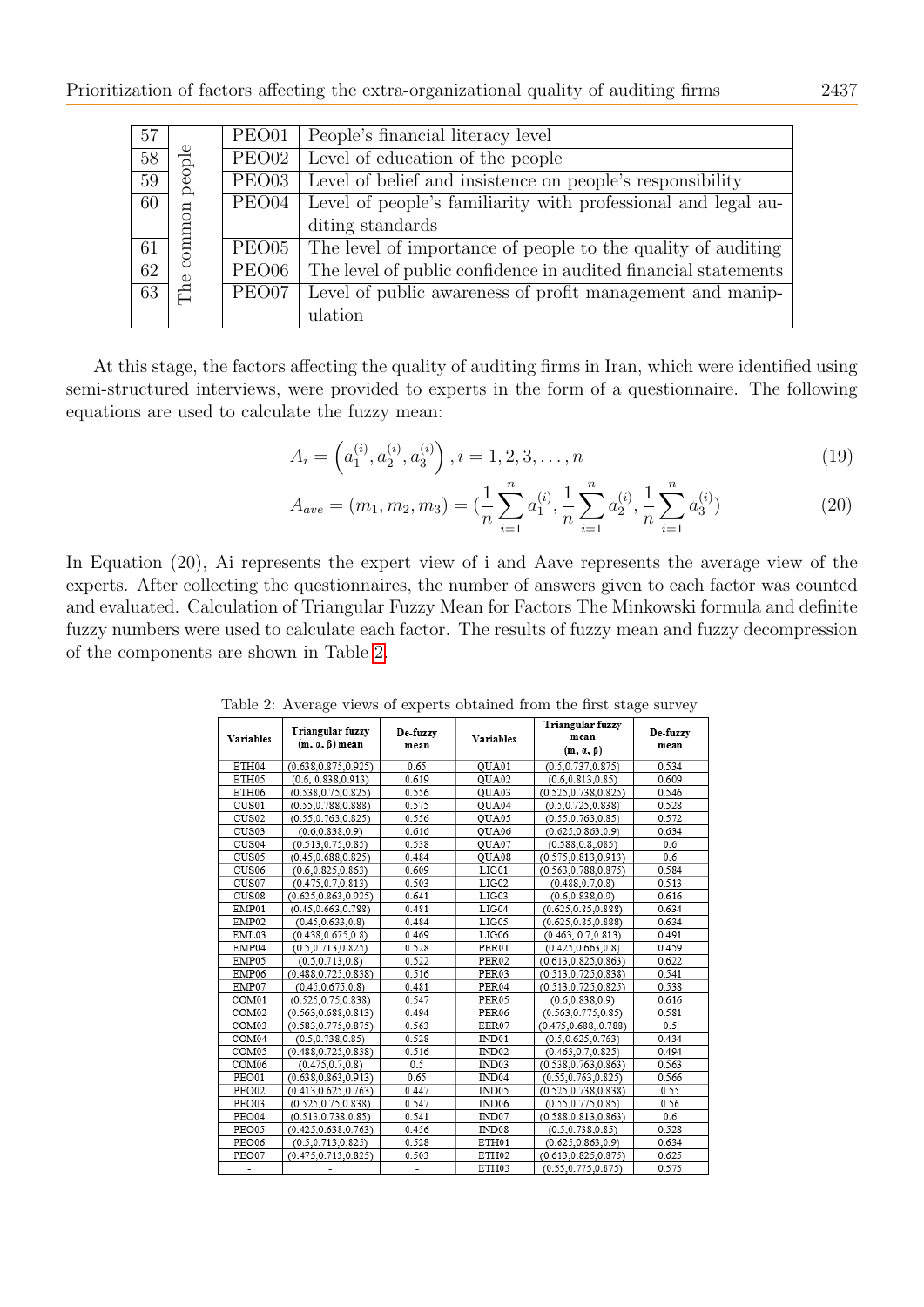After the end of the survey in the first stage, it is necessary to do the second stage to compare the results obtained from both stages and determine the result. After determining the number of responses to the factors affecting the quality of auditing firms in Iran in the second stage and after calculating the triangular fuzzy mean for the factors, the Minkowski formula and the determined fuzzy numbers for each component were calculated. The fuzzy mean and de-fuzzy factors in the second step are shown in Table [3.](#page-9-0)

<span id="page-9-0"></span>

| <b>Variables</b>  | Triangular fuzzy          | De-fuzzy | <b>Variables</b>  | Triangular fuzzy mean | De-fuzzy |
|-------------------|---------------------------|----------|-------------------|-----------------------|----------|
|                   | $(m, \alpha, \beta)$ mean | mean     |                   | $(m, \alpha, \beta)$  | mean     |
| ETH04             | (0.575, 0.787, 0.85)      | 0.591    | QUA01             | (0.512, 0.75, 0.875)  | 0.544    |
| ETH05             | (0.6, 0.825, 0.887)       | 0.616    | QUA02             | (0.575, 0.787, 0.85)  | 0.591    |
| ETH06             | (0.575.0.787.0.85)        | 0.591    | QUA03             | (0.525.0.737.0.812)   | 0.544    |
| CUS01             | (0.55.0.775.0.862)        | 0.572    | QUA04             | (0.512.0.737.0.837)   | 0.538    |
| CUS <sub>02</sub> | (0.578, 0.8, 0.85)        | 0.6      | QUA05             | (0.562, 0.775, 0.85)  | 0.581    |
| CUS03             | (0.625, 0862, 0.912)      | 0.638    | QUA06             | (0.587, 0.812, 0.862) | 0.6      |
| CUS04             | (0.537, 0.775, 0.862)     | 0.559    | QUA07             | (0.575, 0.787, 0.85)  | 0.591    |
| CUS05             | (0.462.0.7.0.837)         | 0.497    | OUA08             | (0.562.0.8.0.887)     | 0.584    |
| CUS06             | (0.637.0.862.0.9)         | 0.647    | LIG01             | (0.587, 0.812, 0.875) | 0.603    |
| CUS07             | (0.5, 0.725, 0.825)       | 0.525    | LIG02             | (0.537, 0.762, 0.837) | 0.556    |
| CUS08             | (0.6, 0.825, 0.887)       | 0.616    | LIG03             | (0.612, 0.85, 0.9)    | 0.625    |
| EMP01             | (0.475, 0.687, 0.812)     | 0.506    | LIG04             | (0.575, 0.787, 0.85)  | 0.591    |
| EMP02             | (0.475, 0.687, 0.825)     | 0.509    | LIG05             | (0.562, 0.775, 0.837) | 0.578    |
| EML03             | (0.5, 0.737, 0.862)       | 0.531    | LIG06             | (0.45.0.675.0.8)      | 0.481    |
| EMP04             | (0.487.0.7.0.812)         | 0.516    | PER01             | (0.5.0.737.0.85)      | 0.528    |
| EMP05             | (0.475, 0.687, 0.787)     | 0.5      | PER <sub>02</sub> | (0.6, 0.812, 0.862)   | 0.613    |
| EMP06             | (0.5, 0.737, 0.85)        | 0.528    | PER03             | (0.512, 0.725, 0.825) | 0.538    |
| EMP07             | (0.462, 0.687, 0.812)     | 0.494    | PER04             | (0.6.0.837.0.925)     | 0.622    |
| COM01             | (0.537, 0.762, 0.85)      | 0.559    | PER05             | (0.537, 0.75, 0.825)  | 0.556    |
| COM <sub>02</sub> | (0.475, 0.7, 0.825)       | 0.506    | PER06             | (0.575, 0.8, 0.862)   | 0.591    |
| COM03             | (0.525, 0.762, 0.862)     | 0.55     | EER07             | (0.487, 0.7, 0.787)   | 0.509    |
| COM04             | (0.5, 0.737, 0.85)        | 0.528    | IND01             | (0.45, 0.687, 0.812)  | 0.481    |
| COM05             | (0.487, 0.712, 0.825)     | 0.516    | IND <sub>02</sub> | (0.45, 0.687, 0.825)  | 0.484    |
| COM <sub>06</sub> | (0.5, 0.725, 0.825)       | 0.525    | IND03             | (0.562, 0.8, 0.887)   | 0.584    |
| PEO01             | (0.625, 0.85, 0.9)        | 0.638    | IND <sub>04</sub> | (0.537, 0.75, 0.825)  | 0.556    |
| PEO02             | (0.425, 0.637, 0.775)     | 0.459    | IND05             | (0.5, 0.712, 0.825)   | 0.528    |
| PEO03             | (0.55, 0.775, 0.862)      | 0.572    | IND06             | (0.575, 0.812, 0.875) | 0.591    |
| PEO04             | (0.475, 0.7, 0.825)       | 0.506    | IND07             | (0.537, 0.737, 0.8)   | 0.553    |
| PEO05             | (0.412, 0.625, 0.762)     | 0.447    | IND08             | (0.525, 0.762, 0.862) | 0.55     |
| PEO06             | (0.462, 0.675, 0.8)       | 0.494    | ETH01             | (0.575, 0.8, 0.85)    | 0.588    |
| PEO07             | (0.487, 0.725, 0.837)     | 0.516    | ETH02             | (0.6.0.812.0.862)     | 0.613    |
|                   |                           |          | ETH03             | (0.55, 0.787, 0.887)  | 0.575    |

Table 3: Average views of experts from the second stage survey

After conducting both stages of the survey, the difference between the de-fuzzy mean of the factors affecting the quality of auditing firms in Iran should be examined and analyzed. The difference between the de-fuzzy mean of the factors affecting the quality of auditing firms in Iran in the first and second stages is described in Table [4.](#page-10-0)

Based on the multi-criteria model of fuzzy network analysis as described above, the total weights of final importance as well as the prioritization of dimensions and components affecting the quality of auditing firms in Iran are presented in Table [5.](#page-10-1)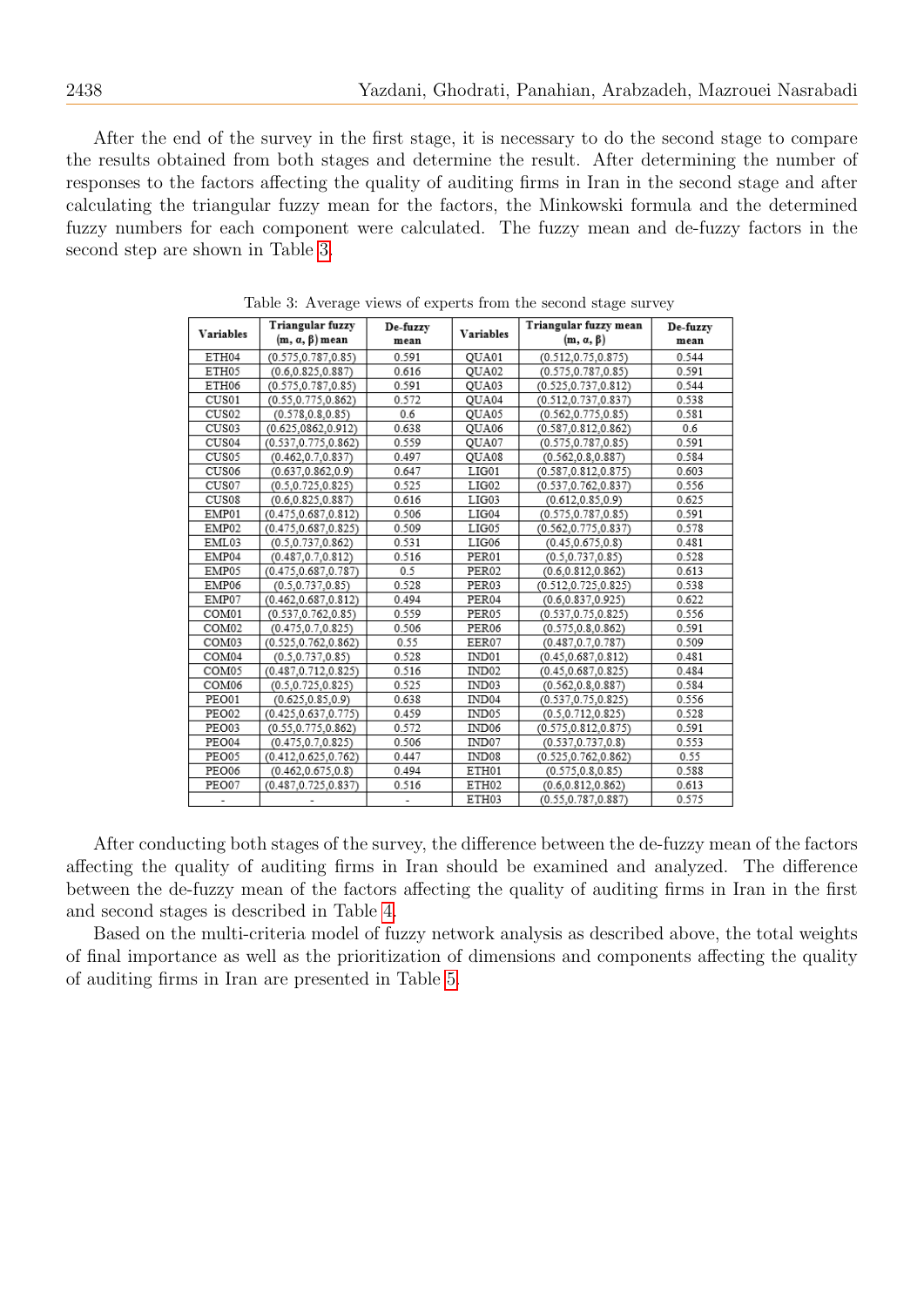| Variables         | oDe-fuzzy mean of the<br>Collect first stage<br>first stage | CDe-fuzzy mean of the<br>SQDe-second stage | Obetween the de-fuzzy<br>Comeans of the first and<br>The difference<br>second stages | Variables         | ODe-fuzzy mean of the<br>art stage<br>4 | ODe-fuzzy mean of the<br>$\frac{1}{4}$ second stage | Obetween the de-fuzzy<br>Omeans of the first and<br>The difference<br>second stages |  |
|-------------------|-------------------------------------------------------------|--------------------------------------------|--------------------------------------------------------------------------------------|-------------------|-----------------------------------------|-----------------------------------------------------|-------------------------------------------------------------------------------------|--|
| ETH04             |                                                             |                                            |                                                                                      | QUA01             |                                         |                                                     |                                                                                     |  |
| ETH05             | 0.69                                                        | 0.616                                      | 0.003                                                                                | QUA02             | 0.609                                   | 0.591                                               | 0.019                                                                               |  |
| ETH06             | 0.556                                                       | 0.591                                      | 0.034                                                                                | QUA03             | 0.546                                   | 0.544                                               | 0.003                                                                               |  |
| CUS01             | 0.576                                                       | 0.572                                      | 0.003                                                                                | QUA04             | 0.528                                   | 0.538                                               | 0.009                                                                               |  |
| CUS <sub>02</sub> | 0.556                                                       | 0.6                                        | 0.034                                                                                | QUA05             | 0.572                                   | 0.581                                               | 0.009                                                                               |  |
| CUS <sub>03</sub> | 0.616                                                       | 0.638                                      | 0.022                                                                                | QUA06             | 0.634                                   | 0.600                                               | 0.034                                                                               |  |
| CUS <sub>04</sub> | 0.538                                                       | 0.559                                      | 0.022                                                                                | QUA07             | 0.06                                    | 0.591                                               | 0.009                                                                               |  |
| CUS <sub>05</sub> | 0.484                                                       | 0.497                                      | 0.013                                                                                | QUA08             | 0.06                                    | 0.584                                               | 0.016                                                                               |  |
| CUS <sub>06</sub> | 0.609                                                       | 0.647                                      | 0.038                                                                                | LIG01             | 0.584                                   | 0.603                                               | 0.019                                                                               |  |
| CUS <sub>07</sub> | 0.503                                                       | 0.525                                      | 0.022                                                                                | LIG02             | 0.513                                   | 0.556                                               | 0.044                                                                               |  |
| CUS <sub>08</sub> | 0.641                                                       | 0.616                                      | 0.025                                                                                | LIG03             | 0.616                                   | 0.625                                               | 0.009                                                                               |  |
| EMP01             | 0.481                                                       | 0.506                                      | 0.025                                                                                | LIG04             | 0.634                                   | 0.591                                               | 0.044                                                                               |  |
| EMP02             | 0.484                                                       | 0.509                                      | 0.025                                                                                | LIG05             | 0.634                                   | 0.575                                               | 0.056                                                                               |  |
| EML03             | 0.469                                                       | 0.531                                      | 0.063                                                                                | LIG06             | 0.491                                   | 0.481                                               | 0.009                                                                               |  |
| EMP04             | 0.528                                                       | 0.516                                      | 0.013                                                                                | PER01             | 0.459                                   | 0.528                                               | 0.069                                                                               |  |
| EMP05             | 0.522                                                       | 0.5                                        | 0.022                                                                                | PER <sub>02</sub> | 0.622                                   | 0.613                                               | 0.009                                                                               |  |
| EMP06             | 0.516                                                       | 0.528                                      | 0.013                                                                                | PER03             | 0.541                                   | 0.538                                               | 0.003                                                                               |  |
| EMP07             | 0.481                                                       | 0.494                                      | 0.013                                                                                | PER04             | 0.538                                   | 0.622                                               | 0.084                                                                               |  |
| COM <sub>01</sub> | 0.547                                                       | 0.559                                      | 0.013                                                                                | PER <sub>05</sub> | 0.616                                   | 0.556                                               | 0.059                                                                               |  |
| COM <sub>02</sub> | 0.494                                                       | 0.506                                      | 0.013                                                                                | PER <sub>06</sub> | 0.581                                   | 0.591                                               | 0.009                                                                               |  |
| COM <sub>03</sub> | 0.563                                                       | 0.55                                       | 0.013                                                                                | EER07             | 0.5                                     | 0.509                                               | 0.009                                                                               |  |
| COM04             | 0.528                                                       | 0.528                                      | 0.000                                                                                | IND01             | 0. / 434                                | 0.481                                               | 0.047                                                                               |  |
| COM <sub>05</sub> | 0.516                                                       | 0.516                                      | 0.000                                                                                | IND <sub>02</sub> | 0.494                                   | 0.484                                               | 0.009                                                                               |  |
| COM <sub>06</sub> | 0.5                                                         | 0.525                                      | 0.025                                                                                | IND03             | 0.563                                   | 0.584                                               | 0.022                                                                               |  |
| PEO01             | 0.65                                                        | 0.638                                      | 0.013                                                                                | IND <sub>04</sub> | 0.566                                   | 0.556                                               | 0.009                                                                               |  |
| <b>PEO02</b>      | 0.447                                                       | 0.459                                      | 0.013                                                                                | IND05             | 0.55                                    | 0.528                                               | 0.022                                                                               |  |
| PEO03             | 0.447                                                       | 0.572                                      | 0.025                                                                                | IND <sub>06</sub> | 0.569                                   | 0.591                                               | 0.022                                                                               |  |
| PEO04             | 0.541                                                       | 0.506                                      | 0.034                                                                                | IND07             | 0.6                                     | 0.553                                               | 0.047                                                                               |  |
| <b>PEO05</b>      | 0.456                                                       | 0.447                                      | 0.009                                                                                | IND08             | 0.528                                   | 0.55                                                | 0.022                                                                               |  |
| <b>PEO06</b>      | 0.528                                                       | 0.494                                      | 0.034                                                                                | ETH01             | 0.634                                   | 0.588                                               | 0.047                                                                               |  |
| PEO07             | 0.503                                                       | 0.516                                      | 0.013                                                                                | ETH <sub>02</sub> | 0.625                                   | 0.613                                               | 0.013                                                                               |  |
|                   |                                                             |                                            |                                                                                      | ETH03             | 0.576                                   | 0.575                                               | 0.000                                                                               |  |

<span id="page-10-0"></span>Table 4: The difference between the de-fuzzy mean of the first and second stages of the survey

<span id="page-10-1"></span>Table 5: Final importance and prioritization of dimensions and factors affecting the quality of auditing firms in Iran

| Row            | Variable                  | symbol                                   | Dimension                             | (mea-   | Component Component Variable |                 |        | Variable |
|----------------|---------------------------|------------------------------------------|---------------------------------------|---------|------------------------------|-----------------|--------|----------|
|                |                           |                                          | surement)                             |         | weight                       | rank<br>in      | weight | rank     |
|                |                           |                                          |                                       |         |                              | variable        |        |          |
| $\mathbf{1}$   | QUA01                     |                                          | Timely submission                     |         | 0.544                        | $\overline{7}$  |        |          |
|                |                           |                                          | of audit reports                      |         |                              |                 |        |          |
| $\overline{2}$ | $\overline{\text{QUA02}}$ |                                          | Audit fee paid                        |         | 0.591                        | $\overline{2}$  |        |          |
| 3              | QUA03                     |                                          | Person - hours of                     |         | 0.544                        | $6\phantom{.}6$ |        |          |
|                |                           |                                          | auditing work per-                    |         |                              |                 |        |          |
|                |                           |                                          | formed                                |         |                              |                 |        |          |
| $\overline{4}$ | $\overline{\text{QUA04}}$ |                                          | Assess the quality                    |         | 0.538                        | 8               |        |          |
|                |                           |                                          | of financial report-                  |         |                              |                 |        |          |
|                |                           | External Organizational Quality Auditing | ing compliance                        |         |                              |                 |        |          |
| $\overline{5}$ | QUA05                     |                                          | Evaluate                              | compli- | 0.581                        | $\overline{5}$  | 0.578  | 3        |
|                |                           |                                          | ance with principles                  |         |                              |                 |        |          |
|                |                           |                                          | and regulations in                    |         |                              |                 |        |          |
|                |                           |                                          | reporting                             |         |                              |                 |        |          |
| 6              | $\overline{\text{QUA06}}$ |                                          | $\overline{\text{Required}}$ the com- |         | 0.6                          | $\mathbf{1}$    |        |          |
|                |                           |                                          | pany to resubmit fi-                  |         |                              |                 |        |          |
|                |                           |                                          | nancial statements                    |         |                              |                 |        |          |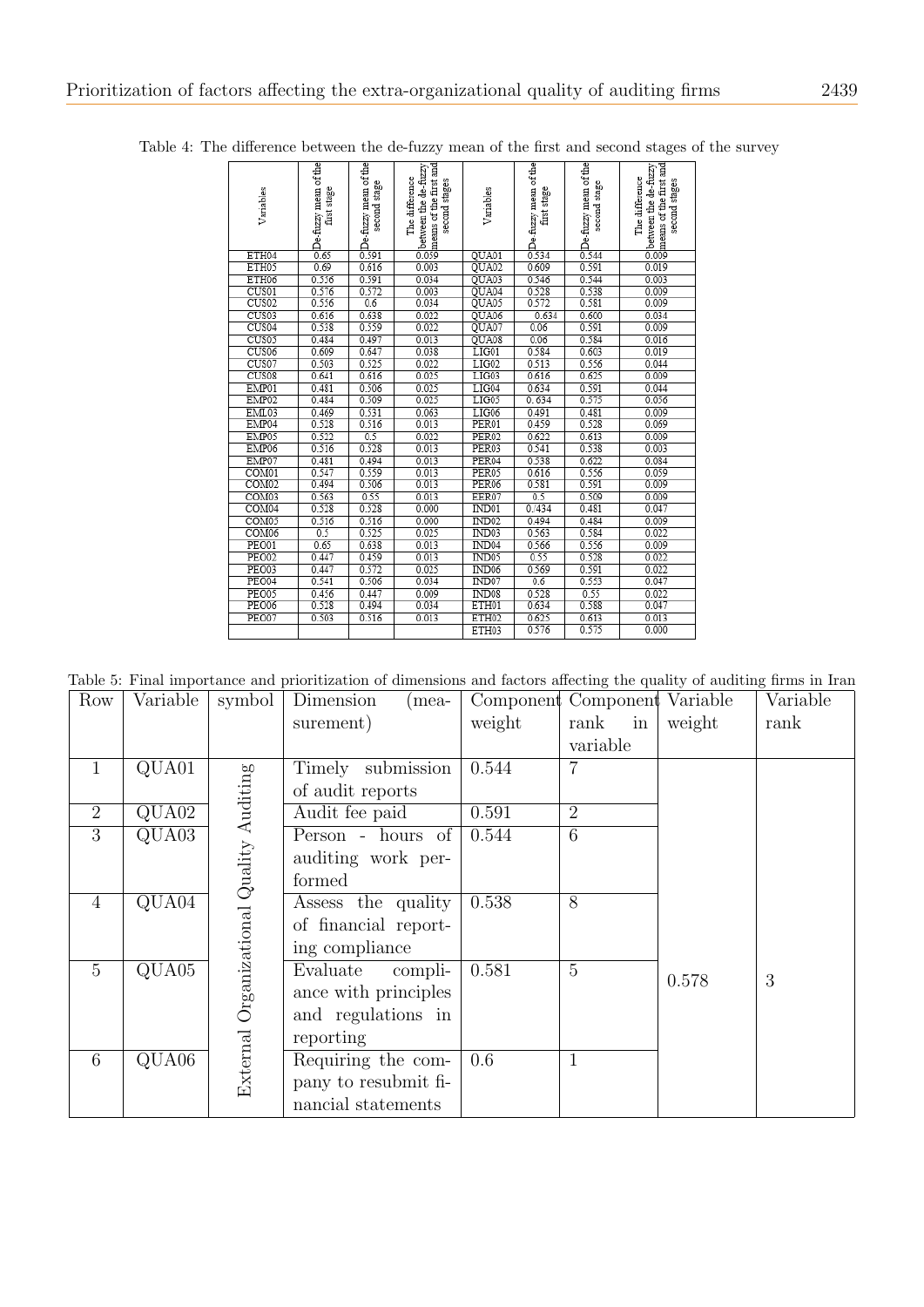| $\overline{7}$ | QUA07                       |                        | Detection of possi-   | 0.591 | 3               |       |                |
|----------------|-----------------------------|------------------------|-----------------------|-------|-----------------|-------|----------------|
|                |                             |                        | ble violations and    |       |                 |       |                |
|                |                             |                        | abuses                |       |                 |       |                |
| $\overline{8}$ | $\overline{\text{QUA08}}$   |                        | Evaluate the quality  | 0.584 | $\overline{4}$  |       |                |
|                |                             |                        | of the internal con-  |       |                 |       |                |
|                |                             |                        | trol system           |       |                 |       |                |
| $9\phantom{.}$ | $LI$ G $01$                 | Legal requirements     | Transparency<br>and   | 0.603 | $\overline{2}$  |       |                |
|                |                             |                        | transparency of le-   |       |                 |       |                |
|                |                             |                        | gal requirements for  |       |                 |       |                |
|                |                             |                        | financial reporting   |       |                 |       |                |
|                | LIG02                       |                        | Awareness of stake-   | 0.556 | $\overline{5}$  | 0.579 | $\overline{2}$ |
| 10             |                             |                        |                       |       |                 |       |                |
|                |                             |                        | holders about the     |       |                 |       |                |
|                |                             |                        | legal<br>requirements |       |                 |       |                |
|                |                             |                        | of financial report-  |       |                 |       |                |
|                |                             |                        | ing                   |       |                 |       |                |
| 11             | $\overline{\text{LIG03}}$   |                        | Legal<br>Guarantee    | 0.625 | $\mathbf{1}$    |       |                |
|                |                             |                        | Legal requirements    |       |                 |       |                |
|                |                             |                        | for financial report- |       |                 |       |                |
|                |                             |                        | ing                   |       |                 |       |                |
| 12             | LIG04                       |                        | Justice in enforcing  | 0.591 | $\overline{4}$  |       |                |
|                |                             |                        | the legal require-    |       |                 |       |                |
|                |                             |                        | financial<br>ments of |       |                 |       |                |
|                |                             |                        | reporting             |       |                 |       |                |
| 13             | $\overline{\mathrm{LIG05}}$ |                        | Up-to-date financial  | 0.578 | $\overline{3}$  |       |                |
|                |                             |                        | reporting legal re-   |       |                 |       |                |
|                |                             |                        | quirements            |       |                 |       |                |
| 14             | LIG06                       |                        | Proper information    | 0.481 | $6\phantom{.}6$ |       |                |
|                |                             |                        | on the legal require- |       |                 |       |                |
|                |                             |                        | ments of financial    |       |                 |       |                |
|                |                             |                        | reporting             |       |                 |       |                |
| 15             | PER01                       |                        | and<br>Transparency   | 0.528 | 6               |       |                |
|                |                             |                        | of<br>transparency    |       |                 |       |                |
|                |                             |                        | professional audit-   |       |                 |       |                |
|                |                             |                        | ing standards         |       |                 |       |                |
| 16             | PER <sub>02</sub>           |                        | Awareness of those    | 0.613 | $\overline{2}$  |       |                |
|                |                             |                        | in charge of pro-     |       |                 |       |                |
|                |                             |                        | fessional<br>auditing |       |                 |       |                |
|                |                             | Professional standards | standards             |       |                 |       |                |
| 17             | PER <sub>03</sub>           |                        | Executive<br>support  | 0.538 | $\overline{5}$  |       |                |
|                |                             |                        | professional<br>for   |       |                 |       |                |
|                |                             |                        | auditing standards    |       |                 | 0.551 | $\overline{5}$ |
| 18             | PER04                       |                        | Justice<br>the<br>in  | 0.622 | $\mathbf{1}$    |       |                |
|                |                             |                        | application of pro-   |       |                 |       |                |
|                |                             |                        | fessional<br>auditing |       |                 |       |                |
|                |                             |                        | standards             |       |                 |       |                |
| 19             | PER05                       |                        | Up-to-date<br>pro-    | 0.556 | $\overline{4}$  |       |                |
|                |                             |                        | fessional<br>auditing |       |                 |       |                |
|                |                             |                        | standards             |       |                 |       |                |
|                |                             |                        |                       |       |                 |       |                |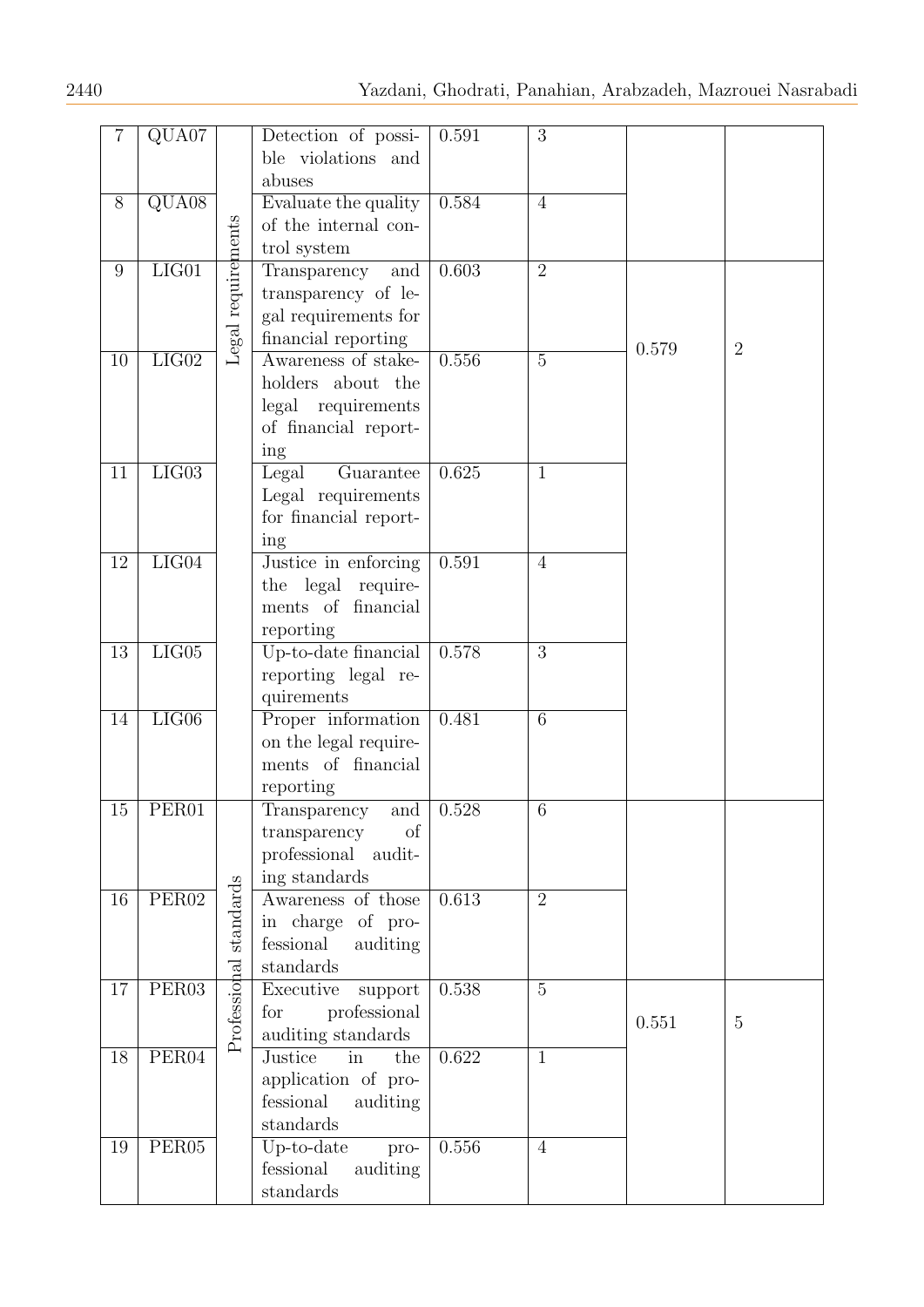| $20\,$          | PER <sub>06</sub>           |                           | Proper information       | 0.591 | 3              |       |                 |
|-----------------|-----------------------------|---------------------------|--------------------------|-------|----------------|-------|-----------------|
|                 |                             |                           | of professional au-      |       |                |       |                 |
|                 |                             |                           | diting standards         |       |                |       |                 |
| 21              | PER07                       |                           | A sense of commit-       | 0.509 | $\overline{7}$ |       |                 |
|                 |                             |                           | ment and responsi-       |       |                |       |                 |
|                 |                             |                           | bility towards pro-      |       |                |       |                 |
|                 |                             |                           | fessional standards      |       |                |       |                 |
| 22              | IND01                       |                           | Honesty<br>and<br>in-    | 0.481 | 8              |       |                 |
|                 |                             |                           | tegrity<br>in<br>an-     |       |                |       |                 |
|                 |                             |                           | nouncing the audit       |       |                |       |                 |
|                 |                             |                           | opinion                  |       |                |       |                 |
| 23              | $\overline{\mathrm{IND}02}$ |                           | Realism and docu-        | 0.484 | $\overline{7}$ |       |                 |
|                 |                             |                           |                          |       |                |       |                 |
|                 |                             |                           | mentation of the au-     |       |                |       |                 |
|                 |                             |                           | dit opinion              |       |                |       |                 |
| 24              | $\overline{\mathrm{IND}03}$ |                           | Relying on profes-       | 0.584 | $\overline{2}$ |       |                 |
|                 |                             |                           | sional skepticism in     |       |                |       |                 |
|                 |                             |                           | judging and com-         |       |                | 0.538 | $6\phantom{.}6$ |
|                 |                             | Professional independence | menting                  |       |                |       |                 |
| $\overline{25}$ | IND04                       |                           | Avoid any prejudice      | 0.556 | $\overline{3}$ |       |                 |
| 26              | IND <sub>05</sub>           |                           | Avoid any personal       | 0.528 | $\overline{6}$ |       |                 |
|                 |                             |                           | love and hate to-        |       |                |       |                 |
|                 |                             |                           | wards clients            |       |                |       |                 |
| 27              | IND06                       |                           | Avoid any tendency       | 0.591 | $\mathbf{1}$   |       |                 |
|                 |                             |                           | and bias of clients      |       |                |       |                 |
| 28              | IND <sub>07</sub>           |                           | Independence<br>$\sigma$ | 0.553 | $\overline{4}$ |       |                 |
|                 |                             |                           | opinion and unaf-        |       |                |       |                 |
|                 |                             |                           | fected by others         |       |                |       |                 |
| 29              | IND08                       |                           | Provide only audit       | 0.55  | $\overline{5}$ |       |                 |
|                 |                             |                           | services to clients      |       |                |       |                 |
| 30              | ETH01                       |                           | Transparency<br>and      | 0.588 | $\mathbf 5$    |       |                 |
|                 |                             |                           | transparency of au-      |       |                |       |                 |
|                 |                             |                           | diting<br>professional   |       |                |       |                 |
|                 |                             |                           | ethics                   |       |                |       |                 |
| 31              | ETH02                       | professional ethics       | Awareness of those       | 0.613 | $\overline{2}$ |       |                 |
|                 |                             |                           |                          |       |                |       |                 |
|                 |                             |                           | in charge of au-         |       |                |       |                 |
|                 |                             |                           | diting standards of      |       |                |       |                 |
|                 |                             |                           | professional ethics      |       |                |       |                 |
| $\overline{32}$ | ETH03                       |                           | Executive support        | 0.575 | 6              |       |                 |
|                 |                             |                           | auditing<br>οf<br>pro-   |       |                | 0.61  | $\mathbf{1}$    |
|                 |                             |                           | fessional<br>ethics      |       |                |       |                 |
|                 |                             | Standards of              | standards                |       |                |       |                 |
| 33              | ETH04                       |                           | Believing in and ad-     | 0.591 | $\overline{3}$ |       |                 |
|                 |                             |                           | hering to auditing       |       |                |       |                 |
|                 |                             |                           | professional ethics      |       |                |       |                 |
| 34              | ETH <sub>05</sub>           |                           | $Up-to-date$<br>$stan-$  | 0.616 | $\mathbf{1}$   |       |                 |
|                 |                             |                           | dards of auditing        |       |                |       |                 |
|                 |                             |                           | professional ethics      |       |                |       |                 |
| 35              | ETH <sub>06</sub>           |                           | Proper information       | 0.591 | $\overline{4}$ |       |                 |
|                 |                             |                           | of auditing profes-      |       |                |       |                 |
|                 |                             |                           | sional ethics stan-      |       |                |       |                 |
|                 |                             |                           | dards                    |       |                |       |                 |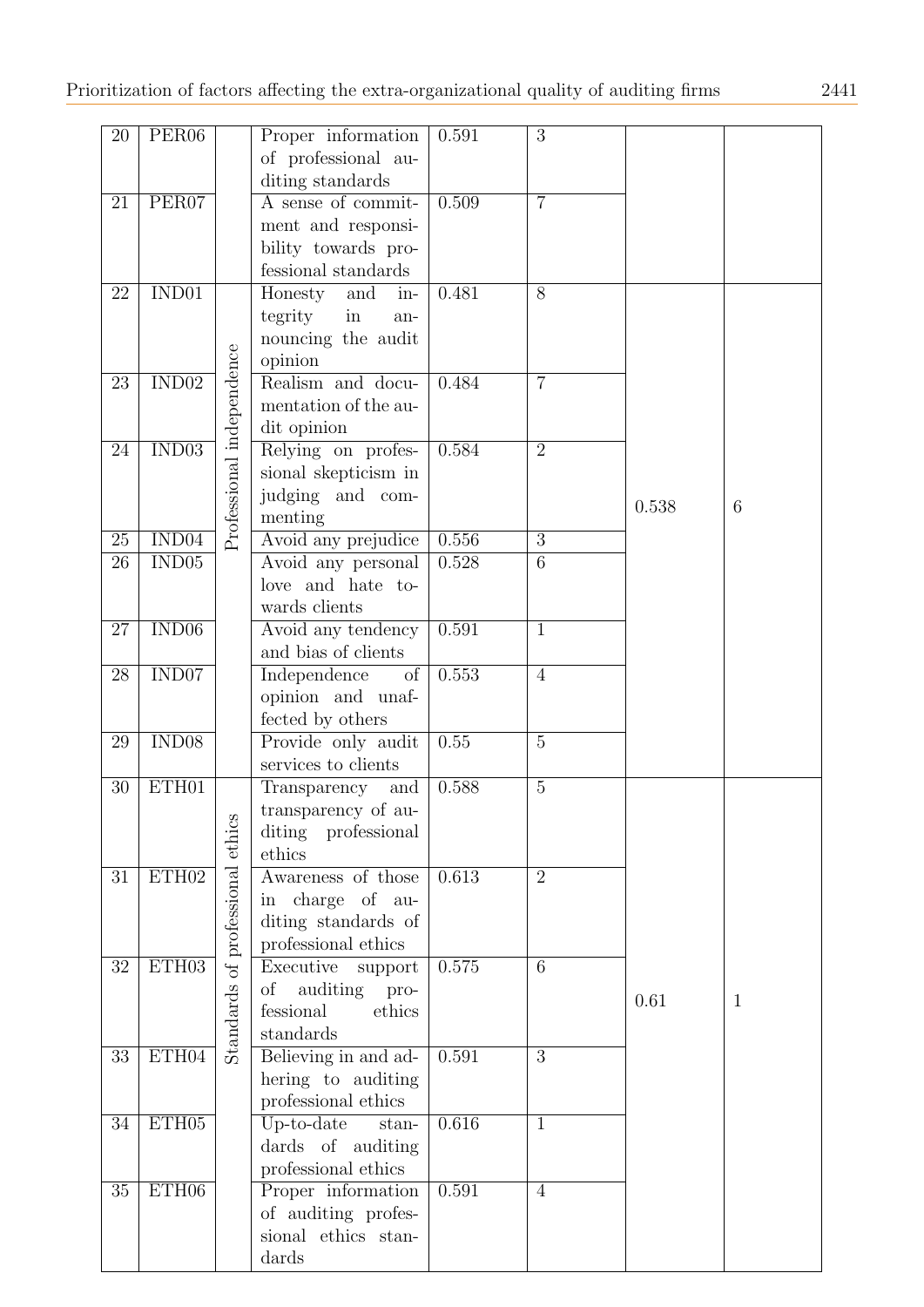| 36              | CUS01                       |                       | Level of education<br>of audit clients        | 0.572            | $\overline{5}$ |       |                |
|-----------------|-----------------------------|-----------------------|-----------------------------------------------|------------------|----------------|-------|----------------|
| 37              | CUS02                       |                       | Financial<br>knowl-                           | $\overline{0.6}$ | $\overline{4}$ |       |                |
|                 |                             |                       | edge, accounting or                           |                  |                |       |                |
|                 |                             |                       | auditing clients                              |                  |                |       |                |
| $\overline{38}$ | $\overline{\mathrm{CUS}03}$ |                       | Clients' awareness                            | 0.638            | $\overline{2}$ |       |                |
|                 |                             |                       | of ethical and pro-                           |                  |                |       |                |
|                 |                             |                       | fessional standards                           |                  |                |       |                |
|                 |                             | Audit clients         | of auditing                                   |                  |                |       |                |
| 39              | CUS04                       |                       | Awareness of clients                          | 0.559            | $\overline{6}$ |       |                |
|                 |                             |                       | about the standards                           |                  |                | 0.566 | $\overline{4}$ |
|                 |                             |                       | and legal require-                            |                  |                |       |                |
|                 |                             |                       | ments in reporting                            |                  |                |       |                |
| 40              | CUS05                       |                       | Clients' personal re-                         | 0.497            | $\overline{8}$ |       |                |
|                 |                             |                       | lationships with au-                          |                  |                |       |                |
|                 |                             |                       | ditors                                        |                  |                |       |                |
| 41              | CUS06                       |                       | Motives and per-                              | 0.647            | $\mathbf{1}$   |       |                |
|                 |                             |                       | sonal interests of                            |                  |                |       |                |
|                 |                             |                       | clients in financial                          |                  |                |       |                |
|                 |                             |                       | reporting                                     |                  |                |       |                |
| 42              | CUS07                       |                       | Level<br>$\overline{of}$<br>commit-           | 0.525            | $\overline{7}$ |       |                |
|                 |                             |                       | and<br>social<br>$\mathop{\rm ment}\nolimits$ |                  |                |       |                |
|                 |                             |                       | responsibility<br>of                          |                  |                |       |                |
|                 |                             |                       | clients                                       |                  |                |       |                |
| 43              | CUS08                       |                       | Level<br><sub>of</sub><br>trans-              | 0.616            | $\overline{3}$ |       |                |
|                 |                             |                       | parency<br>and<br>$ac-$                       |                  |                |       |                |
|                 |                             |                       | countability<br>of                            |                  |                |       |                |
|                 |                             |                       | clients to stakehold-                         |                  |                |       |                |
|                 |                             |                       | ers                                           |                  |                |       |                |
| 44              | EMP01                       |                       | Level of education                            | 0.506            | $\overline{5}$ |       |                |
| 45              | EMP <sub>02</sub>           |                       | Extent of account-                            | 0.509            | $\overline{4}$ |       |                |
|                 |                             | firms                 | ing or auditing ex-                           |                  |                |       |                |
|                 |                             |                       | perience                                      |                  |                |       |                |
| 46              | EMP03                       | of auditing           | Specialized experi-                           | 0.531            | $\mathbf{1}$   |       |                |
|                 |                             |                       | ence in the industry                          |                  |                |       |                |
| 47              | EMP04                       |                       | Culture<br>distance                           | 0.516            | $\overline{3}$ |       |                |
|                 |                             |                       | from power                                    |                  |                |       |                |
| 48              | EMP05                       | $\operatorname{stat}$ | Familiarity<br>with                           | $\overline{0.5}$ | $\overline{6}$ |       |                |
|                 |                             |                       | legal requirements,                           |                  |                | 0.497 | 9              |
|                 |                             |                       | ethical and profes-                           |                  |                |       |                |
|                 |                             |                       | sional standards                              |                  |                |       |                |
| 49              | EMP06                       | Professional          | Belief in and<br>ad-                          | 0.528            | $\overline{2}$ |       |                |
|                 |                             |                       | legal<br>herence<br>$\rm{to}$                 |                  |                |       |                |
|                 |                             |                       | requirements, ethi-                           |                  |                |       |                |
|                 |                             |                       | cal and professional                          |                  |                |       |                |
|                 |                             |                       | standards                                     |                  |                |       |                |
| $50\,$          | EMP07                       |                       | Gender Auditor                                | 0.494            | $\overline{7}$ |       |                |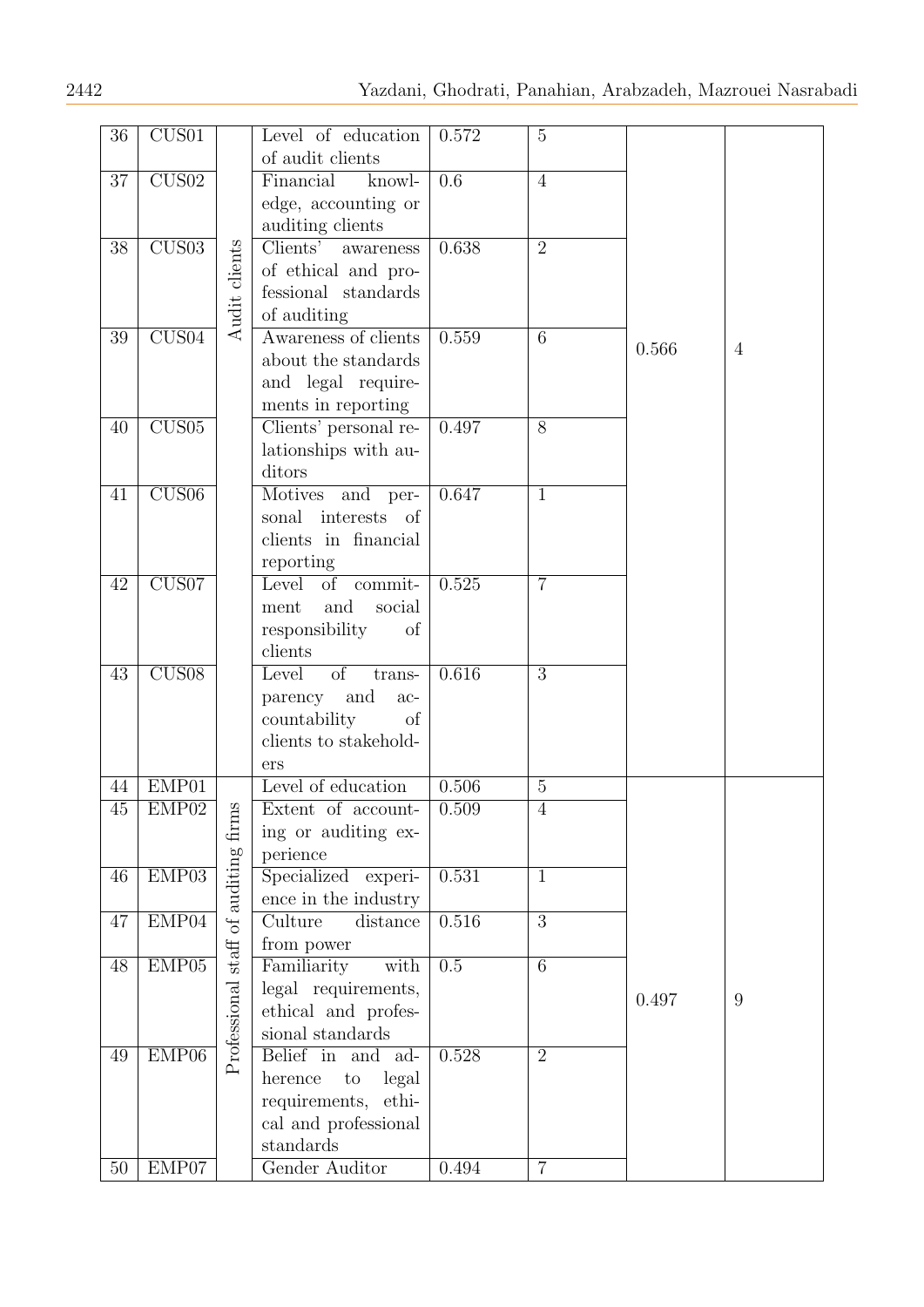| 51              | COM01                     |                              | Audit market size       | 0.559 | $\mathbf{1}$   |       |                |
|-----------------|---------------------------|------------------------------|-------------------------|-------|----------------|-------|----------------|
| 52              | $\overline{\text{COM}02}$ |                              | Number of auditing      | 0.506 | $\overline{6}$ |       |                |
|                 |                           |                              | firms                   |       |                |       |                |
| $\overline{53}$ | $\overline{\text{COM03}}$ |                              | Herfindahl<br>index     | 0.55  | $\overline{2}$ |       |                |
|                 |                           |                              | (market share)          |       |                |       |                |
| 54              | COM04                     |                              | Auditing<br>Services    | 0.528 | $\overline{3}$ |       |                |
|                 |                           |                              | Segmentation Index      |       |                |       |                |
| 55              | $\overline{\text{COM05}}$ | the auditing market          | Market focus (mar-      | 0.516 | $\overline{5}$ |       |                |
|                 |                           |                              | ket share percent-      |       |                |       |                |
|                 |                           |                              | age of 5 major audi-    |       |                | 0.524 | 8              |
|                 |                           |                              | tors)                   |       |                |       |                |
| $\overline{56}$ | $\overline{\text{COM06}}$ |                              | Ease of entry of new    | 0.525 | $\overline{4}$ |       |                |
|                 |                           | $C$ <sub>pmpetition</sub> in | auditing firms          |       |                |       |                |
| 57              | PEO01                     |                              | financial<br>People's   | 0.638 | $\overline{1}$ |       |                |
|                 |                           |                              | literacy level          |       |                |       |                |
| 58              | $\overline{\text{PEO}02}$ |                              | Level of education      | 0.459 | $\overline{6}$ |       |                |
|                 |                           |                              | of the people           |       |                |       |                |
| 59              | $\overline{\text{PE}003}$ |                              | Level of belief and     | 0.572 | $\overline{2}$ |       |                |
|                 |                           |                              | insistence on peo-      |       |                |       |                |
|                 |                           |                              | ple's responsibility    |       |                |       |                |
| 60              | $\overline{\text{PEO04}}$ | The common people            | Level of people's fa-   | 0.506 | $\overline{4}$ |       |                |
|                 |                           |                              | miliarity with pro-     |       |                |       |                |
|                 |                           |                              | fessional and legal     |       |                | 0.525 | $\overline{7}$ |
|                 |                           |                              | auditing standards      |       |                |       |                |
| 61              | PEO05                     |                              | The level of impor-     | 0.447 | $\overline{7}$ |       |                |
|                 |                           |                              | tance of people to      |       |                |       |                |
|                 |                           |                              | the quality of audit-   |       |                |       |                |
|                 |                           |                              | ing                     |       |                |       |                |
| 62              | PEO06                     |                              | The level of pub-       | 0.494 | $\overline{5}$ |       |                |
|                 |                           |                              | confidence<br>lic<br>in |       |                |       |                |
|                 |                           |                              | audited<br>financial    |       |                |       |                |
|                 |                           |                              | statements              |       |                |       |                |
| 63              | PEO07                     |                              | Level<br>of<br>public   | 0.516 | $\overline{7}$ |       |                |
|                 |                           |                              | awareness of profit     |       |                |       |                |
|                 |                           |                              | management<br>and       |       |                |       |                |
|                 |                           |                              | manipulation            |       |                |       |                |

During the above lines, through a regular and logical process, relying on the judgment method in the survey of experts and the quantitative and multivariate model of fuzzy network analysis, to assess the level of importance, ranking and refining the quality of auditing firms in Iran and the factors affecting them. , Action was taken. Based on the performed analyzes, in this stage, the final measures resulting from the expert survey and fuzzy network analysis in the field of quality control of auditing firms in Iran and the factors affecting it were discussed in the form of Table [6.](#page-15-0)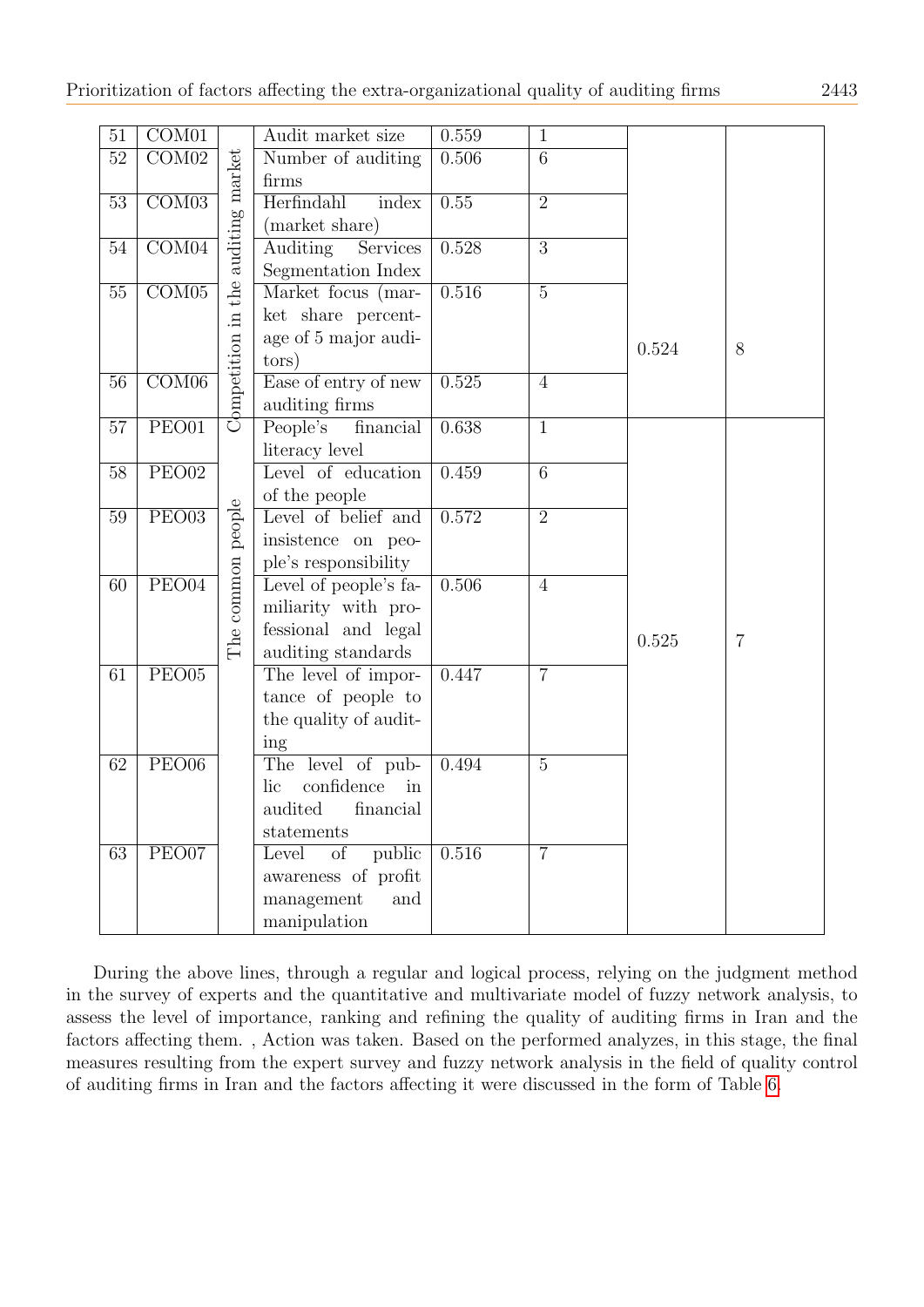| Row            | symbol                    | Variable                                 | Dimension (measurement)                    |
|----------------|---------------------------|------------------------------------------|--------------------------------------------|
| $\mathbf{1}$   | QUA1                      | External Organizational Quality Auditing | Audit fee paid                             |
| $\overline{2}$ | $\overline{\text{QUA2}}$  |                                          | Person - hours of auditing work per-       |
|                |                           |                                          | formed                                     |
| $\overline{3}$ | $\overline{\text{QU}}$ A3 |                                          | Evaluate compliance with principles and    |
|                |                           |                                          | regulations in reporting                   |
| $\overline{4}$ | $\overline{\text{QUA4}}$  |                                          | Requiring the company to resubmit fi-      |
|                |                           |                                          | nancial statements                         |
| $\overline{5}$ | $\overline{\text{QUA5}}$  |                                          | Detection of possible violations<br>and    |
|                |                           |                                          | abuses                                     |
| $\,$ 6 $\,$    | $\overline{\text{QUA6}}$  |                                          | Evaluate the quality of the internal con-  |
|                |                           |                                          | trol system                                |
|                |                           |                                          |                                            |
|                |                           |                                          |                                            |
|                |                           |                                          |                                            |
|                |                           |                                          |                                            |
|                |                           |                                          |                                            |
| 7              | LIG1                      |                                          | Transparency and transparency of legal     |
|                |                           |                                          | requirements for financial reporting       |
| 8              | $\overline{\text{LIG2}}$  |                                          | Awareness of stakeholders about the le-    |
|                |                           |                                          | gal requirements of financial reporting    |
| 9              | LIG3                      | Legal requirements                       | Legal Guarantee Legal requirements for     |
|                |                           |                                          | financial reporting                        |
| 10             | LIG4                      |                                          | Justice in enforcing the legal require-    |
|                |                           |                                          | ments of financial reporting               |
| 11             | $\overline{LIG5}$         |                                          | Up-to-date financial reporting legal re-   |
|                |                           |                                          | quirements                                 |
| 12             | LIG6                      |                                          | Proper information on the legal require-   |
|                |                           |                                          | ments of financial reporting               |
| 13             | PER1                      |                                          | Transparency and transparency of pro-      |
|                |                           |                                          | fessional auditing standards               |
| 14             | PER <sub>2</sub>          |                                          | Awareness of those in charge of profes-    |
|                |                           |                                          | sional auditing standards                  |
| 15             | PER <sub>3</sub>          |                                          | Executive support for professional audit-  |
|                |                           |                                          | ing standards                              |
| 16             | PER4                      | Professional standards                   | Justice in the application of professional |
|                |                           |                                          | auditing standards                         |
| 17             | PER <sub>5</sub>          |                                          | Up-to-date professional auditing stan-     |
|                |                           |                                          | dards                                      |
| 18             | PER6                      |                                          | Proper information of professional au-     |
|                |                           |                                          | diting standards                           |

<span id="page-15-0"></span>Table 6: Factors affecting the quality of auditing firms in Iran (Delphi survey and fuzzy network analysis)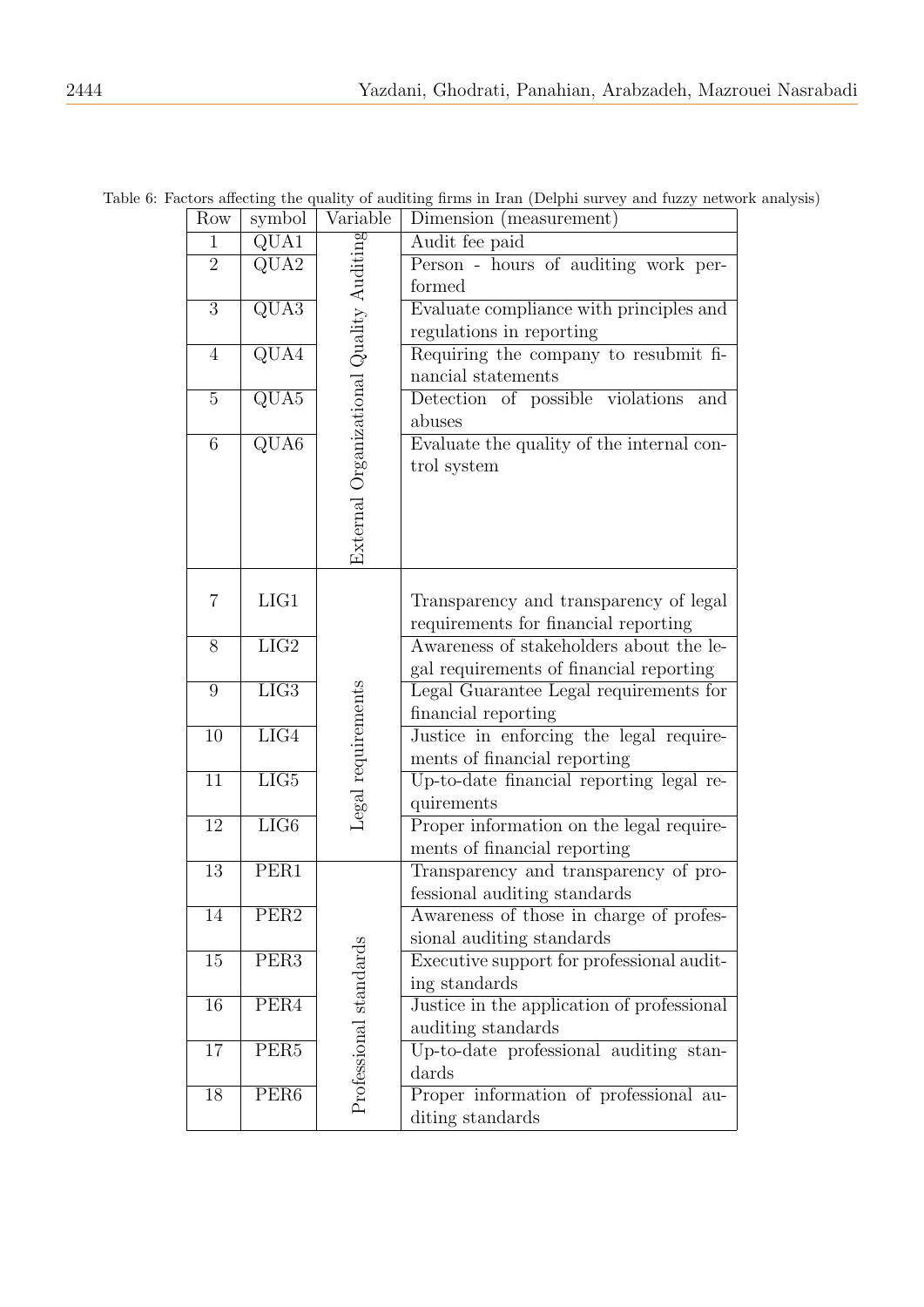| 19              | IND1                       |                                      | Relying on professional skepticism in                                        |
|-----------------|----------------------------|--------------------------------------|------------------------------------------------------------------------------|
|                 |                            |                                      | judging and commenting                                                       |
| 20              | $\overline{\mathrm{IND2}}$ |                                      | Avoid any prejudice                                                          |
| 21              | $\overline{\mathrm{IND3}}$ |                                      | Avoid any personal love and hate to-                                         |
|                 |                            |                                      | wards clients                                                                |
| $\overline{22}$ | $\overline{\text{IND4}}$   |                                      | Avoid any tendency and bias of clients                                       |
| 23              | $\overline{\mathrm{IND5}}$ |                                      | Independence of opinion and unaffected                                       |
|                 |                            |                                      | by others                                                                    |
| 24              | IND <sub>6</sub>           | Professional independence            | Provide only audit services to clients                                       |
|                 |                            |                                      |                                                                              |
|                 |                            |                                      |                                                                              |
| 25              | ETH1                       |                                      | Transparency and transparency of au-                                         |
|                 |                            |                                      | diting professional ethics                                                   |
| 26              | ETH2                       |                                      | Awareness of those in charge of auditing                                     |
|                 |                            |                                      | standards of professional ethics                                             |
| 27              | ETH3                       |                                      | Executive support of auditing profes-                                        |
|                 |                            | Standards of professional ethics     | sional ethics standards                                                      |
| 28              | ETH4                       |                                      | Believing in and adhering to auditing                                        |
|                 |                            |                                      | professional ethics                                                          |
| 29              | ETH5                       |                                      | Up-to-date standards of auditing profes-                                     |
|                 |                            |                                      | sional ethics                                                                |
| 30              | ETH <sub>6</sub>           |                                      | Proper information of auditing profes-                                       |
|                 |                            |                                      | sional ethics standards                                                      |
| 31              | $\overline{\mathrm{CUS1}}$ |                                      | Level of education of audit clients                                          |
| 32              | $\overline{\mathrm{CUS2}}$ |                                      | Financial knowledge, accounting or au-                                       |
|                 |                            |                                      | diting clients                                                               |
| 33              | $\overline{\mathrm{CUS3}}$ |                                      | Clients' awareness of ethical and profes-                                    |
|                 |                            |                                      | sional standards of auditing                                                 |
| $\overline{3}4$ | $\overline{\text{CUS4}}$   |                                      | Awareness of clients about the standards                                     |
|                 |                            | t clients                            | and legal requirements in reporting                                          |
| $35\,$          | CUS5                       |                                      | Motives and personal interests of clients                                    |
|                 |                            | Audi                                 | in financial reporting                                                       |
| 36              | CUS6                       |                                      | Level of transparency and accountability                                     |
|                 |                            |                                      | of clients to stakeholders                                                   |
| 37              | EMP1                       |                                      | Level of education                                                           |
| 38              | EMP2                       |                                      | Extent of accounting or auditing experi-                                     |
|                 |                            |                                      | ence                                                                         |
| $39\,$          | EML3                       |                                      | Specialized experience in the industry                                       |
| 40              | EMP4                       |                                      | Culture distance from power                                                  |
| 41              | EMP <sub>5</sub>           | Professional staff of auditing firms | Familiarity with legal requirements, eth-<br>ical and professional standards |
| 42              | EMP <sub>6</sub>           |                                      | Belief in and adherence to legal require-                                    |
|                 |                            |                                      | ments, ethical and professional stan-                                        |
|                 |                            |                                      | dards                                                                        |
|                 |                            |                                      |                                                                              |
|                 |                            |                                      |                                                                              |
|                 |                            |                                      |                                                                              |
|                 |                            |                                      |                                                                              |
|                 |                            |                                      |                                                                              |
|                 |                            |                                      |                                                                              |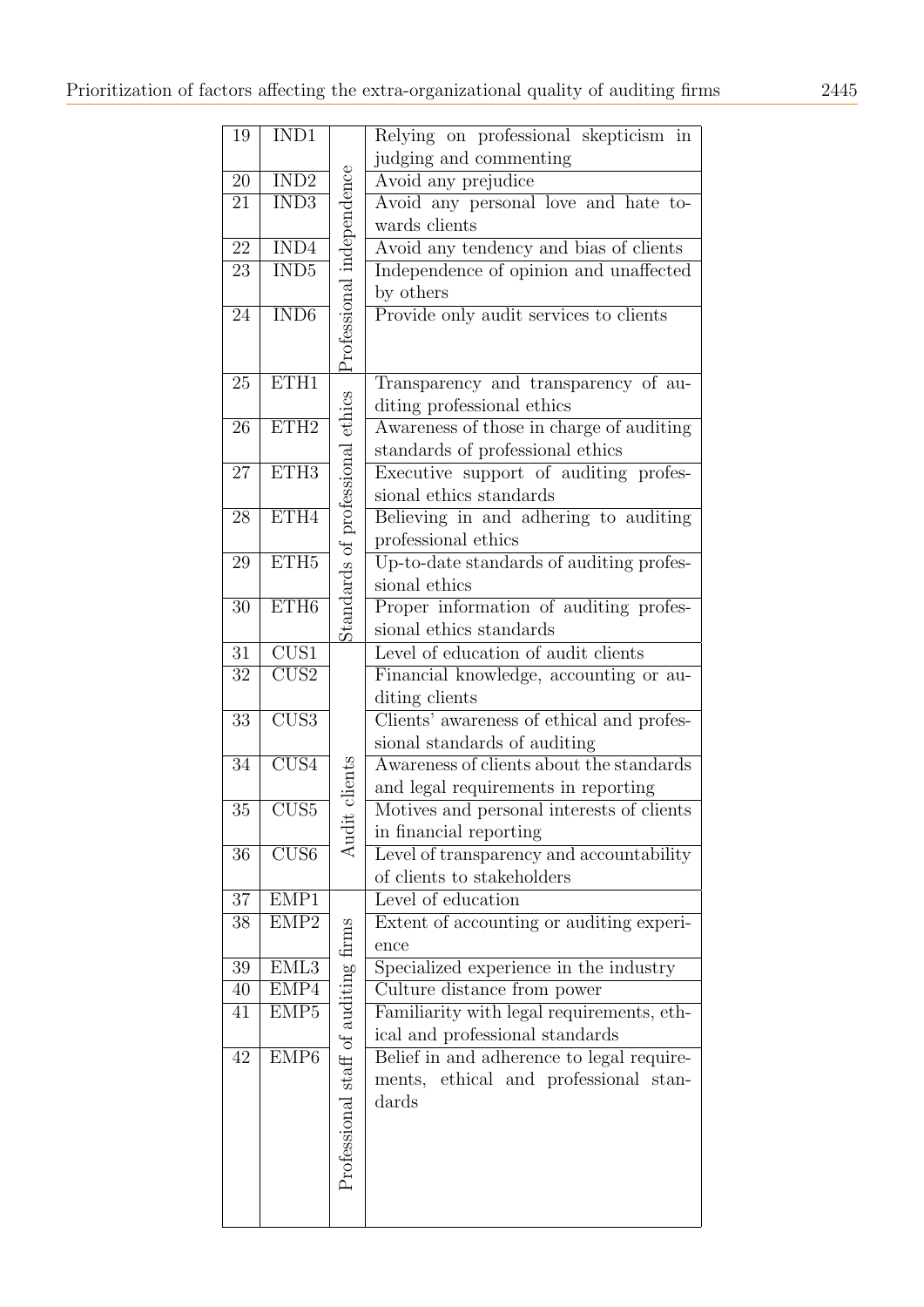| 43              | COM1                     |                                    | Audit market size                          |
|-----------------|--------------------------|------------------------------------|--------------------------------------------|
| 44              | COM2                     |                                    | Number of auditing firms                   |
| 45              | $\overline{\text{COM3}}$ | Competition in the auditing market | Herfindahl index (market share)            |
| 46              | $\overline{\text{COM4}}$ |                                    | Auditing Services Segmentation Index       |
| 47              | $\overline{\text{COM5}}$ |                                    | Market focus (market share percentage)     |
|                 |                          |                                    | of 5 major auditors)                       |
| 48              | COM <sub>6</sub>         |                                    | Ease of entry of new auditing firms        |
|                 |                          |                                    |                                            |
|                 |                          |                                    |                                            |
|                 |                          |                                    |                                            |
|                 |                          |                                    |                                            |
|                 |                          |                                    |                                            |
|                 |                          |                                    |                                            |
|                 |                          |                                    |                                            |
| 49              | PEO1                     |                                    | People's financial literacy level          |
| 50              | PEO <sub>2</sub>         |                                    | Level of education of the people           |
| 51              | PEO <sub>3</sub>         |                                    | Level of belief and insistence on people's |
|                 |                          |                                    | responsibility                             |
| 52              | $\overline{\text{PEO4}}$ | The common people                  | Level of people's familiarity with profes- |
|                 |                          |                                    | sional and legal auditing standards        |
| $\overline{53}$ | PEO <sub>5</sub>         |                                    | The level of public confidence in audited  |
|                 |                          |                                    | financial statements                       |
| 54              | PEO <sub>6</sub>         |                                    | Level of public awareness of profit man-   |
|                 |                          |                                    | agement and manipulation                   |

## 5. Conclusions and suggestions

Analysis of the field of knowledge based on empirical evidence obtained from previous research and content analysis showed that legal requirements, professional standards, professional independence of auditors, standards of professional ethics in auditing, auditing clients, professional staff Audit firms, competition in the auditing market, and ultimately the general public affect the external quality of auditing. Fuzzy Delphi survey of experts and fuzzy network analysis also confirmed the importance and effectiveness of the identified factors.

Accordingly, policy makers and legal institutions are advised to improve the level of audit quality, only to internal audit factors such as internal control systems, compliance with the rules and regulations and accepted principles of auditing with a historical perspective and Do not rely on past performance reviews and lay the groundwork for institutionalizing audit quality through appropriate training, in terms of audit guidelines or legal requirements with respect to identified factors.

## References

- <span id="page-17-1"></span>[1] L.E. DeAngelo, Auditor independence, low balling, and disclosure regulation. J. Account. Econ. 3(2) (1981a).
- <span id="page-17-2"></span>[2] H.T.H. DR, Determining factors affecting independent auditing in small, medium and big-sized auditing companies-case in Vietnam, J. Contemp. Bus. Gov. 27(2) (2021) 142–148.
- <span id="page-17-0"></span>[3] J. Ernstberger, C. Koch, E.M. Schreiber and G. Trompeter, Are audit firms' compensation policies associated with audit quality?, Contemp. Account. Res. 37(1) (2020) 218–244.
- <span id="page-17-3"></span>[4] J.R. Francis and D. Wang, The joint effect of investor protection and big 4 audits on earnings quality around the world, Contemp. Account. Res. 25(1) (2021).